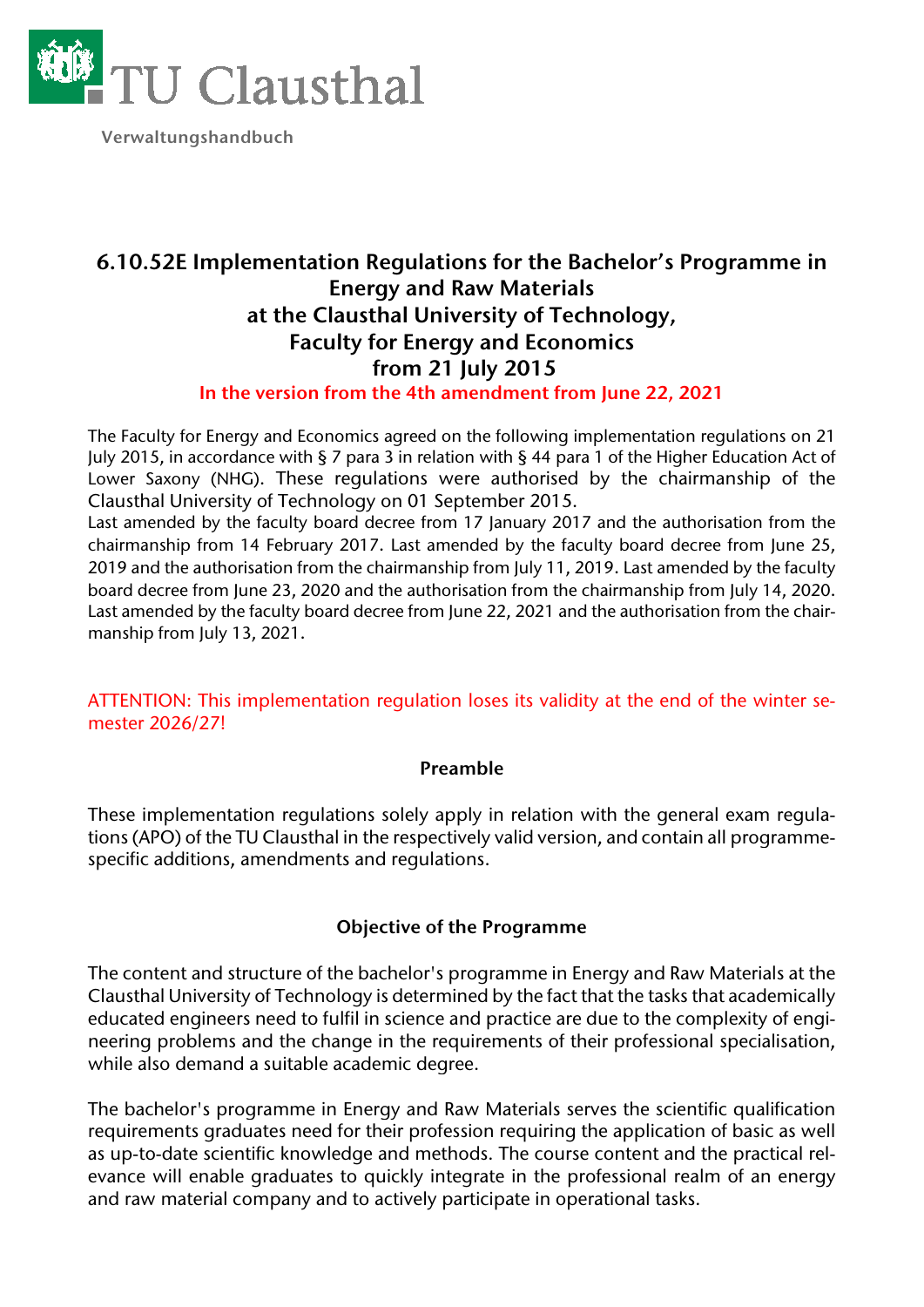The knowledge acquired during the programme and the key competencies of the Bachelor's degree prepare graduates for a professional career based mainly upon professional knowledge and experience up to taking on management responsibilities in the energy and raw material industry and related industries.

To achieve this goal, the following skills will be developed during the programme:

- Uptake and Processing of Knowledge
- Analytical Thinking
- Planning, Organising and Decision Making
- Argumentation and Communication
- Teamwork

The programme teaches the basic knowledge and skills of an engineer employed in the field of energy and raw material supply. A prerequisite for this is a broad-based, generalist basic knowledge in the fields of natural sciences, engineering, geoscience, law and economics as well as in the field of social competence.

### **On § 5 Programme-specific implementation regulations**

The Bachelor's programme in Energy and Raw Materials has a modular structure. Appendix 1 (module overview) lists the credit points (CP) assigned to individual modules in accordance with ECTS (European Credit Transfer System) as well as the type and scope of academic and/or examination requirements.

The following fields of study are available, one of which must be selected:

- a. Energy and Raw Material Supply Procedure
- b. Petroleum Engineering

Annexes 2a and 2b contain a model study plan for each curriculum, showing the recommended course of study.

A detailed description of the modules and their content is provided in the separate module manual.

#### **On § 6 Duration and structure of the programme, assessment**

The programme can be started in winter or summer semester. The model study plan is set to begin in the winter semester. Beginning of the programme in the summer semester and compliance with the regular study time requires an increased study effort.

The standard period of study of the fulltime Bachelor's programme, including the Bachelor thesis, is 6 semesters. The scope of Bachelor's programme equates to a total of 180 credit points, including 12 credits for the Bachelor's thesis including colloquium.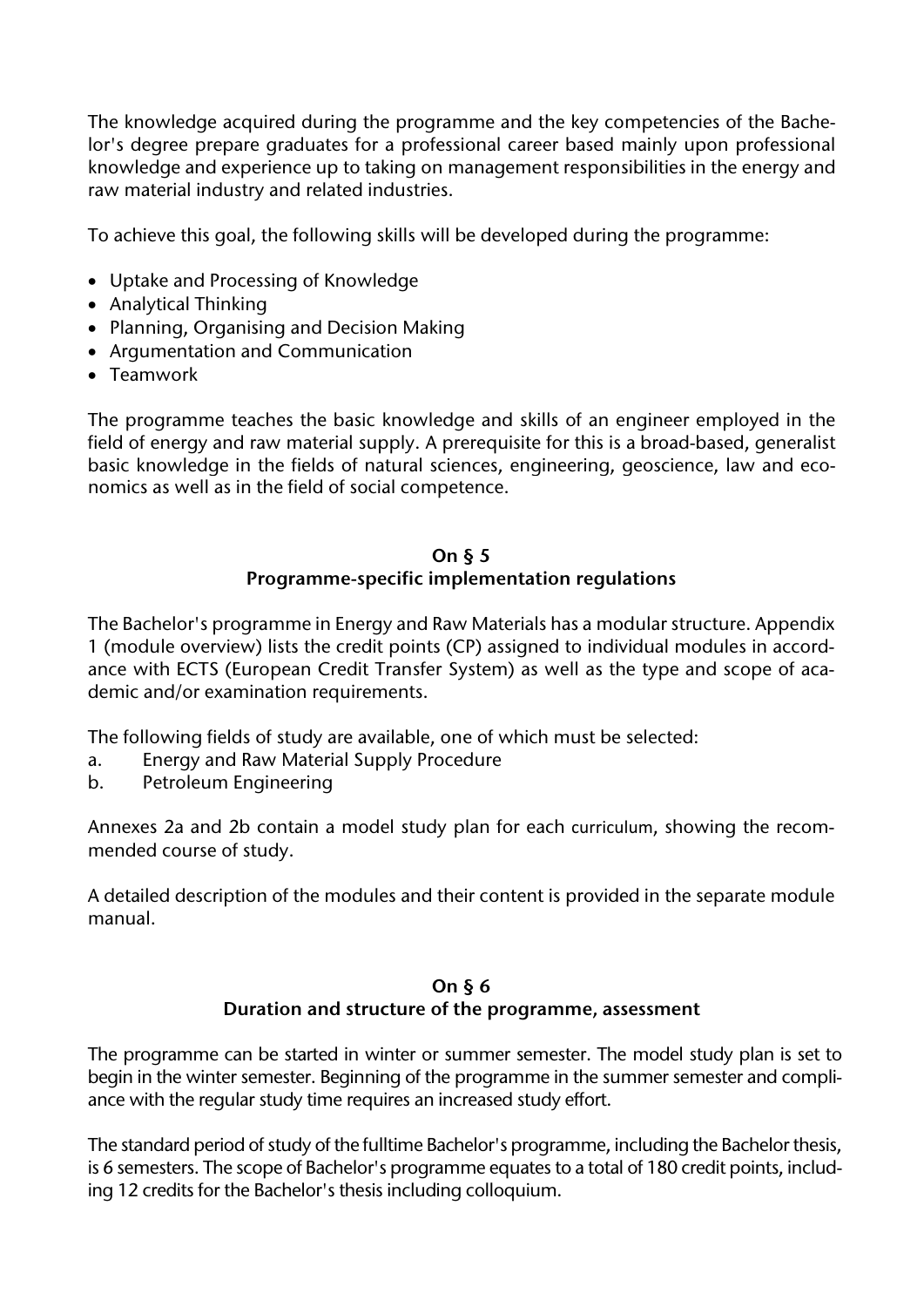Prior to starting the programme, students are required to take a 4-week industrial internship (prestudy internship) and to verify participation at the latest for enrolment in the Bachelor's thesis. During the programme, students are required to take a 4-week industrial internship (specialized internship).

Details are found in the general internship regulations of the Clausthal University of Technology in conjunction with the internship regulations for the Bachelor's programme in Energy and Raw Materials, as amended.

## **On § 10 Admission for exam**

The concentration selection is binding with the first test attempt in one of the modules of the curriculum. Changing the concentration is only possible if no test attempts have been made in said module. Changing the concentration is possible only once and must be submitted in writing to the Examination Office in good time before placing the newly selected module of the other concentration.

The module selection is binding with the first test attempt in a compulsory elective module. Changing the compulsory elective module is only possible if no test attempts have been made in a compulsory elective module.

#### **On § 13 Structure of the examinations, additional examinations and conditional examinations**

According to Annex 1, the programme consists of compulsory and elective modules with module and sub-module examinations, an industrial internship as well as a Bachelor thesis according to § 16 APO.

The Faculty Council will update the elective module catalogue (Annex 1) once a year. Changes made to elective module catalogues, are published by the study centre by the end of August for the next academic year (winter/summer semester). Changes will be published in exceptional cases by the end of February for the following summer semester: [https://www.studium.tu-clausthal.de/studienangebot/energie-und-rohstoffe/energie](https://www.studium.tu-clausthal.de/studienangebot/energie-und-rohstoffe/energie-und-rohstoffe-bachelor/)[und-rohstoffe-bachelor/](https://www.studium.tu-clausthal.de/studienangebot/energie-und-rohstoffe/energie-und-rohstoffe-bachelor/)

The admission to module and/or sub-module examinations as well as proof of performance can stipulate unrestrictedly repeatable admission requirements (so-called preliminary examinations). Annex 1 lists all compulsory preliminary examinations (module overview).

Proof of Performance can be graded or not. Annex 1 (module overview) shows whether a proof of performance is graded or not.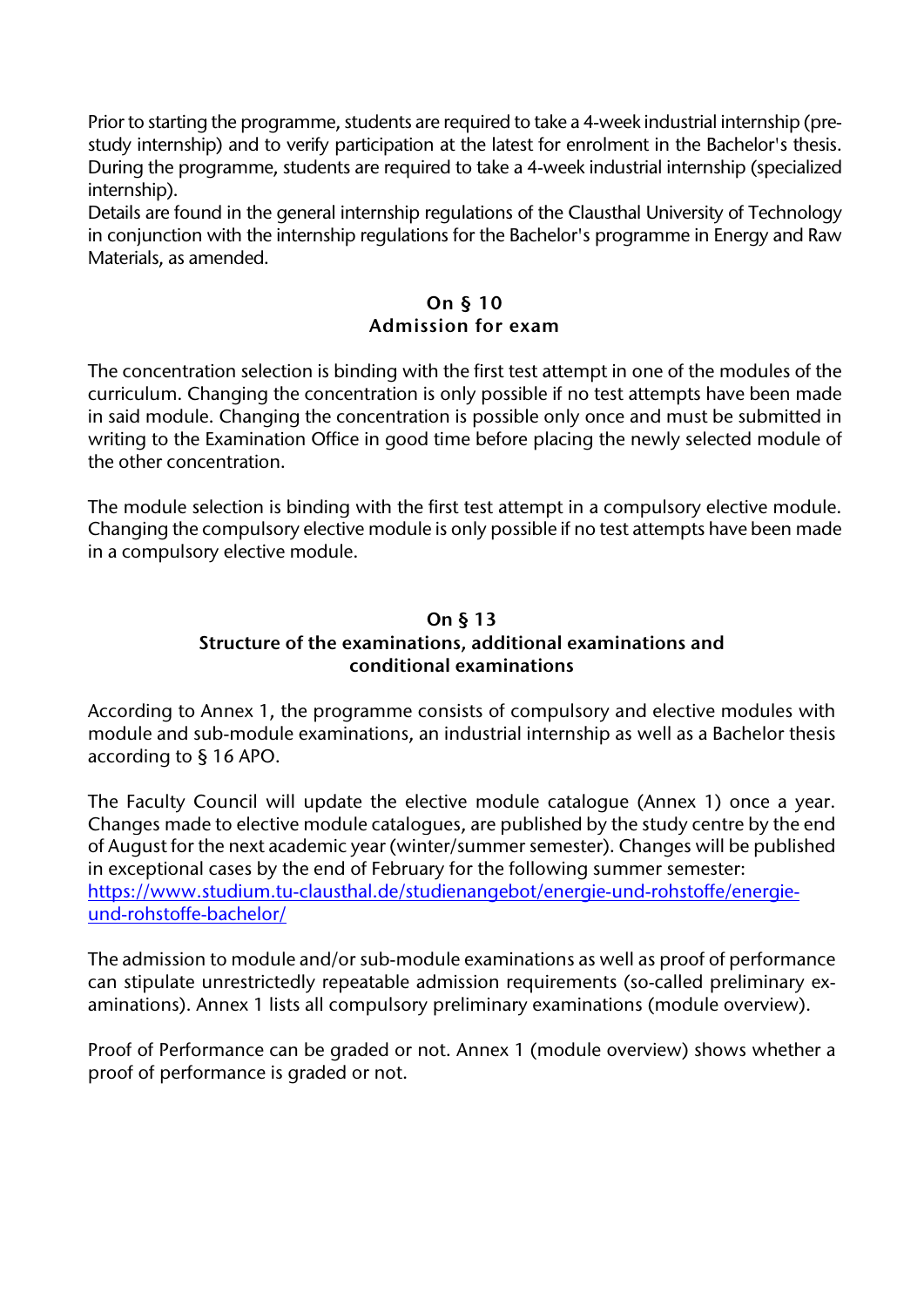#### **On § 14 Academic and examination requirements**

Annex 1 (module overview) lists the types of academic and examination requirements (Module overview). In case the examiner requires a different type of examination, then the examiner will specify and make known all possible examinations and approved aids mentioned in Annex 1 during the first lecture. For written and oral exams (see § 15 para. 3 and 4 APO), the duration of the examination is defined in the module manual.

#### **On § 16 Final thesis**

The Bachelor's thesis, including the colloquium, comprises 12 credits and is to be completed in a period of 3 months.

According to § 10 APO the Bachelor Thesis requires a separate admission. When submitting the application, the primary examiner must be indicated.

The examiner must belong to the university lecturer group of the TU Clausthal and his or her department must be listed below:

- Department of Mining
- Department of Petroleum Engineering
- Department of Geotechnical Engineering and Mining-Surveying
- Department of Processing, Landfill Technology and Geomechanics

Exceptions are granted by the Examination Board.

In addition to the admission requirements pursuant to § 10 APO, students need a total of at least 150 credit points and have completed the industrial internship to be admitted to the Bachelor Thesis. Justified exceptions are granted by the Examination Board.

Grading of the module Bachelor's Thesis is based upon 90% of the written examination and 10% of the oral examination (Colloquium).

#### **On § 18**

#### **Examination of exam performance, grading**

The weighing of the individual modules for the final grade occurs in accordance with Annex 1 (Module Overview).

## **On § 20 Second attempt, repeating exams**

Comparable courses of studies within the meaning of § 20 (5) APO are all bachelor and diploma programmes in the fields of:

• Energy and Raw Material Supply Technology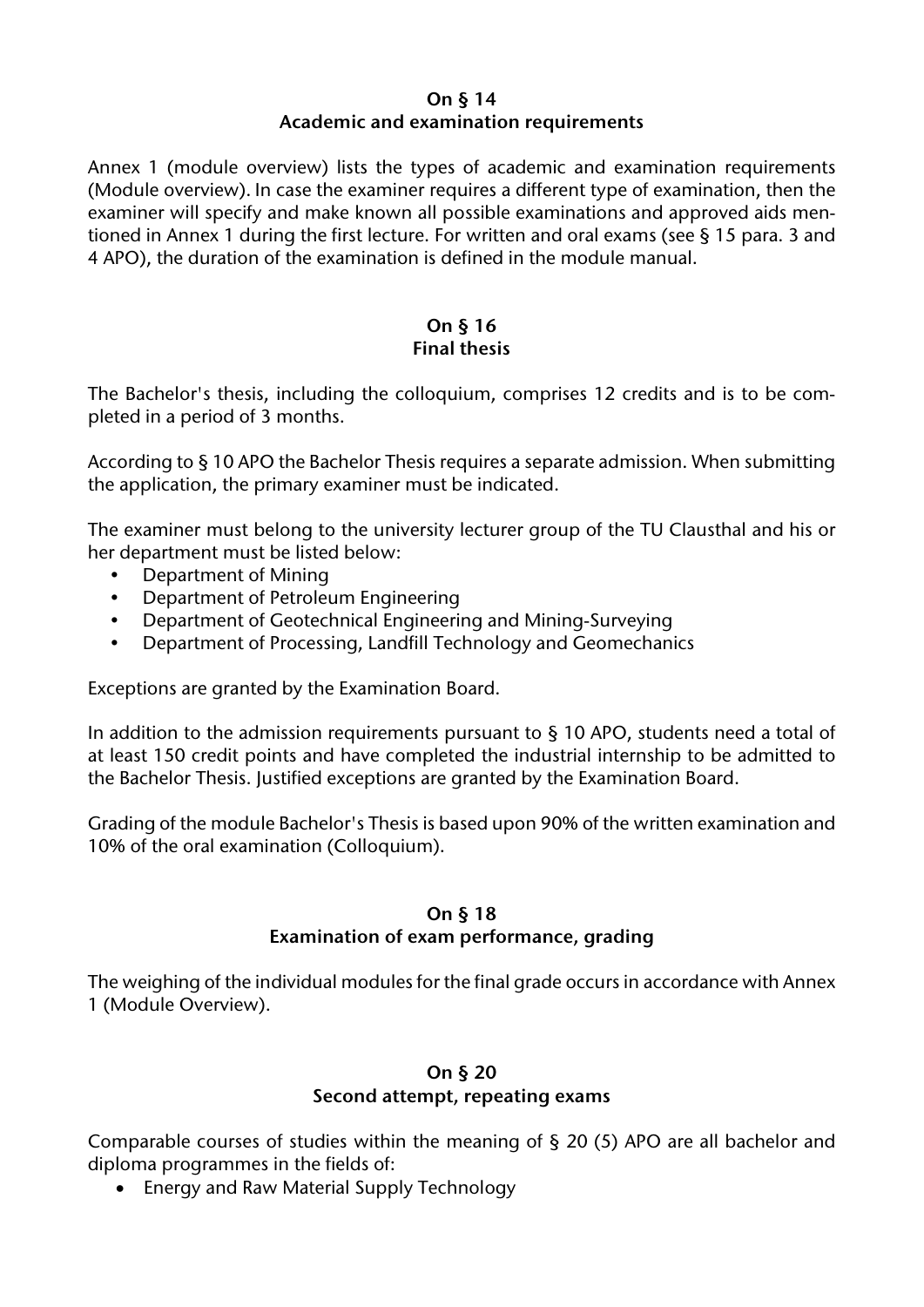- Mining
- Mineral Resources Engineering
- Petroleum Engineering
- Geotechnical Engineering.

#### **On § 22 Failure, cheating, exception regulations**

The Bachelor's programme of Energy and Raw Materials is not intended for part-time studies.

#### **On § 30 Coming into effect**

These implementation regulations come into effect on the day after their announcement in the official announcement paper of the Clausthal University of Technology at the beginning of the examination period of the winter semester 2015/2016.

## **Final provisions**

Examinations according to these and previous regulation statutes for the Bachelor's degree program Energy and Raw Materials of the Faculty of Energy and Economic Sciences at Clausthal University of Technology will be conducted for the last time during the examination period of winter semester 2026/2027.

#### **Expiry**

These regulation statutes shall expire at the end of the examination period of the winter semester 2026/2027. Students who have not yet completed their studies at that time will be transferred ex officio to the regulation statutes then in force.

#### **Transitional provisions to these implementation regulations of 21 July 2015**

Students who commence their studies at the TU Clausthal in the winter semester 2015/2016 will be examined in accordance with these implementation regulations.

Students who are already enrolled in the second or higher semester of this course of study when these implementation regulations take effect, may complete the Bachelor's programme by the end of the winter semester 2019/2020 in accordance with the implementation regulations of the Master's programme for Energy and Raw Materials as of 12 February 2007 in the version of 21 July 2015. Students may change to these implementation regulations. However, the application must be submitted to the Examination Office at the latest before the application for admission to the thesis.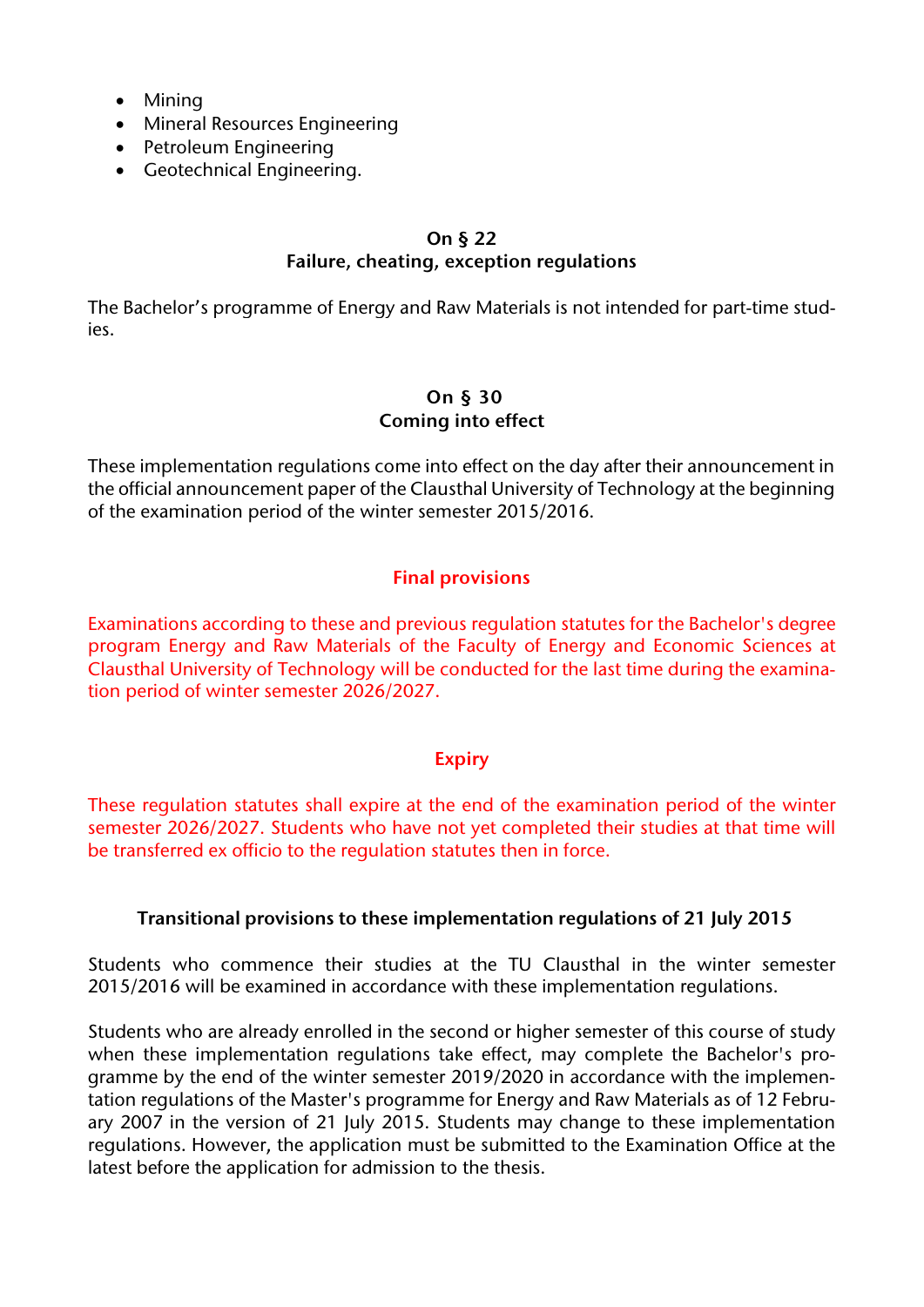Any hardships arising from a change may be compensated by the Head of the Examination Board on a case-by-case basis.

## **Transitional provisions to the 1st Amendment of 17.01.2017**

(1) Students, who commence their studies at the TU Clausthal this summer semester 2017 will be examined in accordance with this version of the implementation regulations.

(2) Students who have been enrolled in this programme at the TU Clausthal before the Summer Semester 2017 will be transferred into this version of the implementation regulations. The following provisional regulations apply to them:

Students who have already successfully passed the previous valid modules will keep the credits for these modules.

Students who have already passed the Module 26 "Deep Drilling Technology" within the scope of their free attempt will be given the opportunity to better their grades according to § 20 para. 1 APO after consulting the Faculty of Energy and Economics. Students can only register for the module examination within the scope of their free attempt to improve grades by submitting the Application For Admission to Examinations at the Examination Office.

Failed examination attempts for the replaced module examination in module 26 "Deep Drilling Technique" will not be included in the new sub-module examination according to this version of the implementation regulations.

(3) Any hardships arising from a change to the present implementation regulations may be compensated by the Head of the Examination Board on a case-by-case basis.

## Transitional regulations of the 2nd amendment issued on June 25, 2019

(1) Students who are enrolled in this study programme when these amendments come into force will be transferred to this version of the Implementation Regulations. The following transitional regulations apply to them:

- Students who have already successfully completed the modules or module examinations previously in force will continue to receive credits for these modules or module examinations.
- Students who have already passed the previous module examinations as part of the free trial will be given a one-off opportunity to improve their grades in the winter semester 2019/2020 in accordance with § 20 Para. 1 APO. Applications for the module examination as part of the free attempt to improve grades can only be submitted to the Examination Office using the form (Application for Admission to Exams).
- Any failed attempts of the replaced module examination "Petroleum Engineering" will not be credited to the new module partial examinations "Petroleum Engineering Systems" and "Petroleum Engineering" according to this version of the Implementation Regulations.

(2) Any hardships resulting from these changes may be compensated by the examination board on application by way of individual case decisions.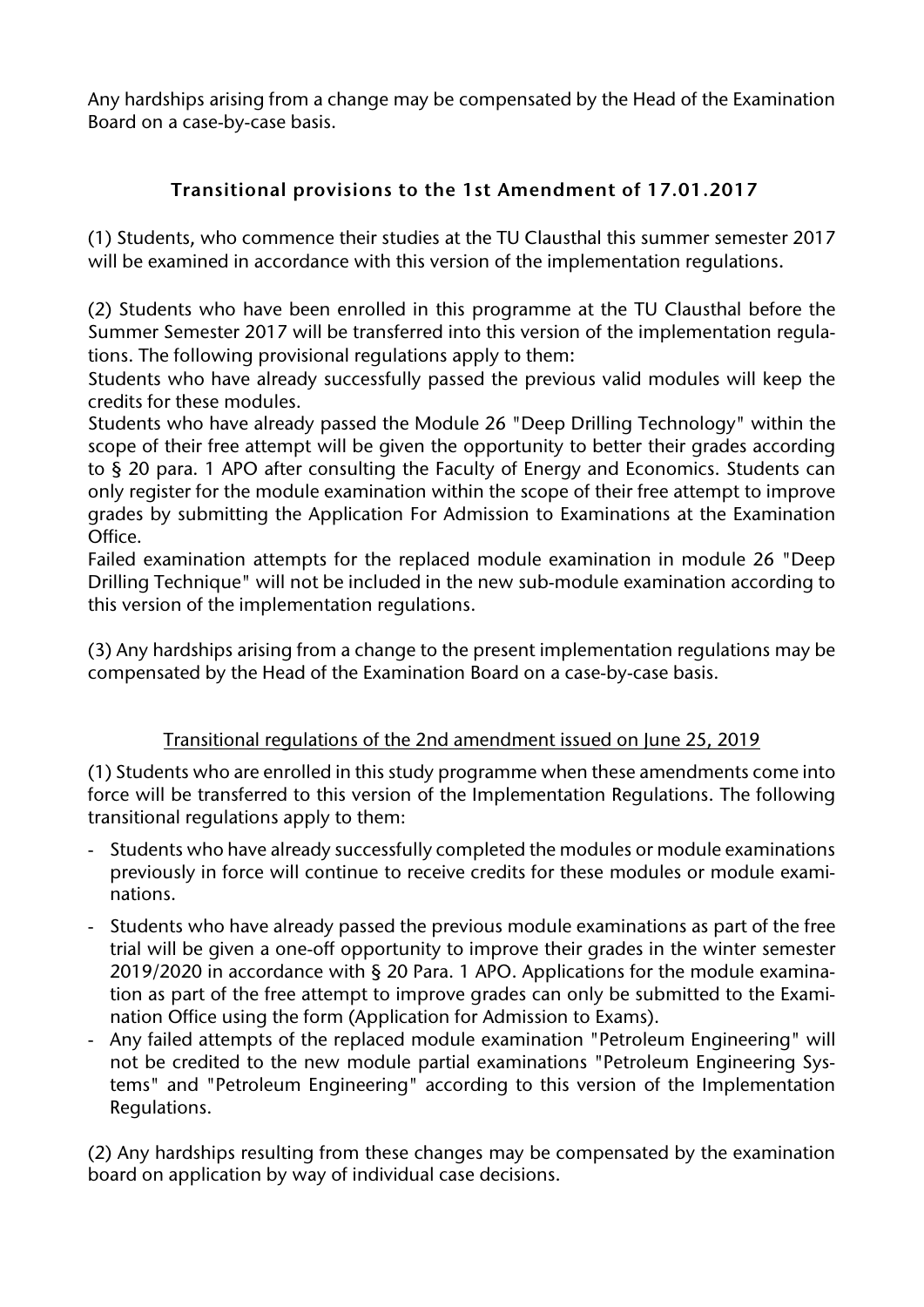## **Transitional regulations to the 3rd amendment of 23.06.2020** [3\)](#page-6-0)

(1) Students who begin their studies in this study programme from winter semester 2020/2021 or later will be examined in accordance with this version of the Implementation Rules.

(2) Students who were already enrolled in this programme before the winter semester 2020/2021 in accordance with the Implementation Rules of 21.07.2015 in the version of the 2 Amendment of 25.06.2019 at Clausthal University of Technology will be transferred to this version of the Implementation Rules. The following transitional regulations will apply for them:

- Students who have already successfully completed the compulsory module "Module 21: Surveying" with the module examination will continue to receive credits for this module.
- Students who have passed the previous module examination in the compulsory module "Module 21: Students who have already passed the previous module examination in the compulsory module "Module 21 Surveying" within the framework of the free trial, will be given the opportunity to take an examination to improve their grades in accordance with § 20 (1) of the General Examination Regulations (APO) by the summer semester 2021 after consultation with the Faculty of Energy and Economics. Applications for the module examination within the course of the free trial for grade improvement can only be submitted to the Examination Office using the official application form (Application for Admission to Examinations).
- Any failed attempts of the replaced module examination in the compulsory module "Module 21: Surveying" will not be credited to the new module partial examinations according to this version of the Implementation Rules.

## **Transitional provisions to the 4th amendment dated 22.06.2021**

(1) Students who begin their studies in this degree programme from the winter semester 2021/2022 onwards shall be examined in accordance with this version of the Implementation Regulations.

(2) (Students who were already enrolled in this degree programme at Clausthal University of Technology before the winter semester 2021/2022 according to the implementation regulations of 21.07.2015 in the version of the 3rd amendment of 23.06.2020 will be transferred to this version of the implementation regulations. The following transitional regulations apply to them:

- Students who have already successfully completed the previous compulsory module "Module 21: Sensors and Point Determination in Geomatics" will continue to receive credit for this module.

<span id="page-6-0"></span><sup>&</sup>lt;u>.</u> 3) 3rd amendment of the Implementation Rules of 23.06.2020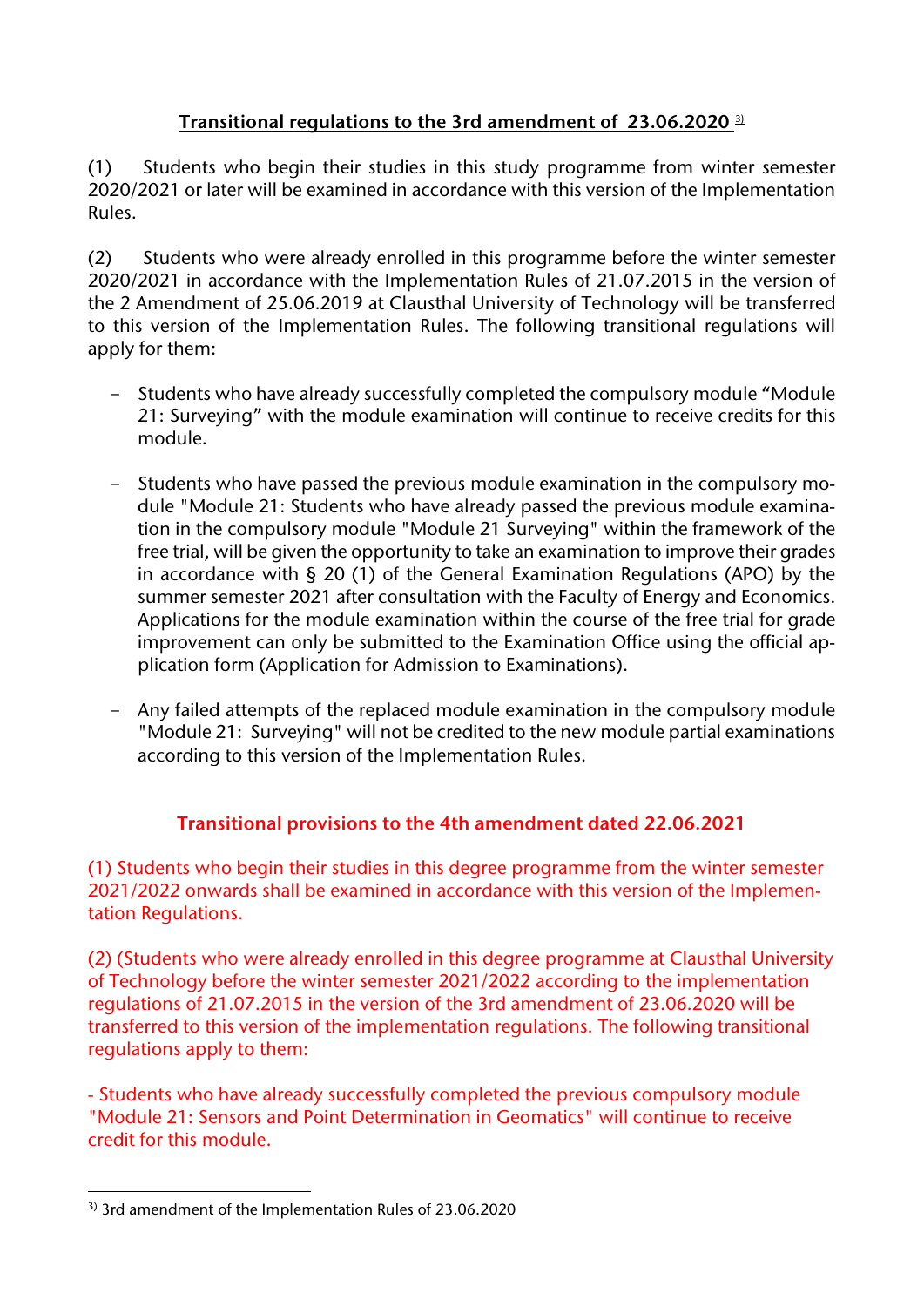- Students who have already completed the previous compulsory module "Module 21: Sensors and Point Determination in Geomatics", but have not yet finally completed this module, will continue to be offered an examination option according to the previous version (partial module examinations) until the end of the winter semester 2022/2023. Registration for these partial module examinations can only be submitted to the Examinations Office using the form (Application for Admission to Examinations).

- Any failed attempts in the replaced module examinations for the courses "Geo-Sensorik" and "Terrestrische Punktbestimmung" will not be counted towards the new module examination according to this version of the implementation regulations.

#### Annex 1: Module Overview

Annex 2a: Sample Curriculum Energy and Raw Materials Supply Engineering Annex 2b: Sample Curriculum Petroleum Engineering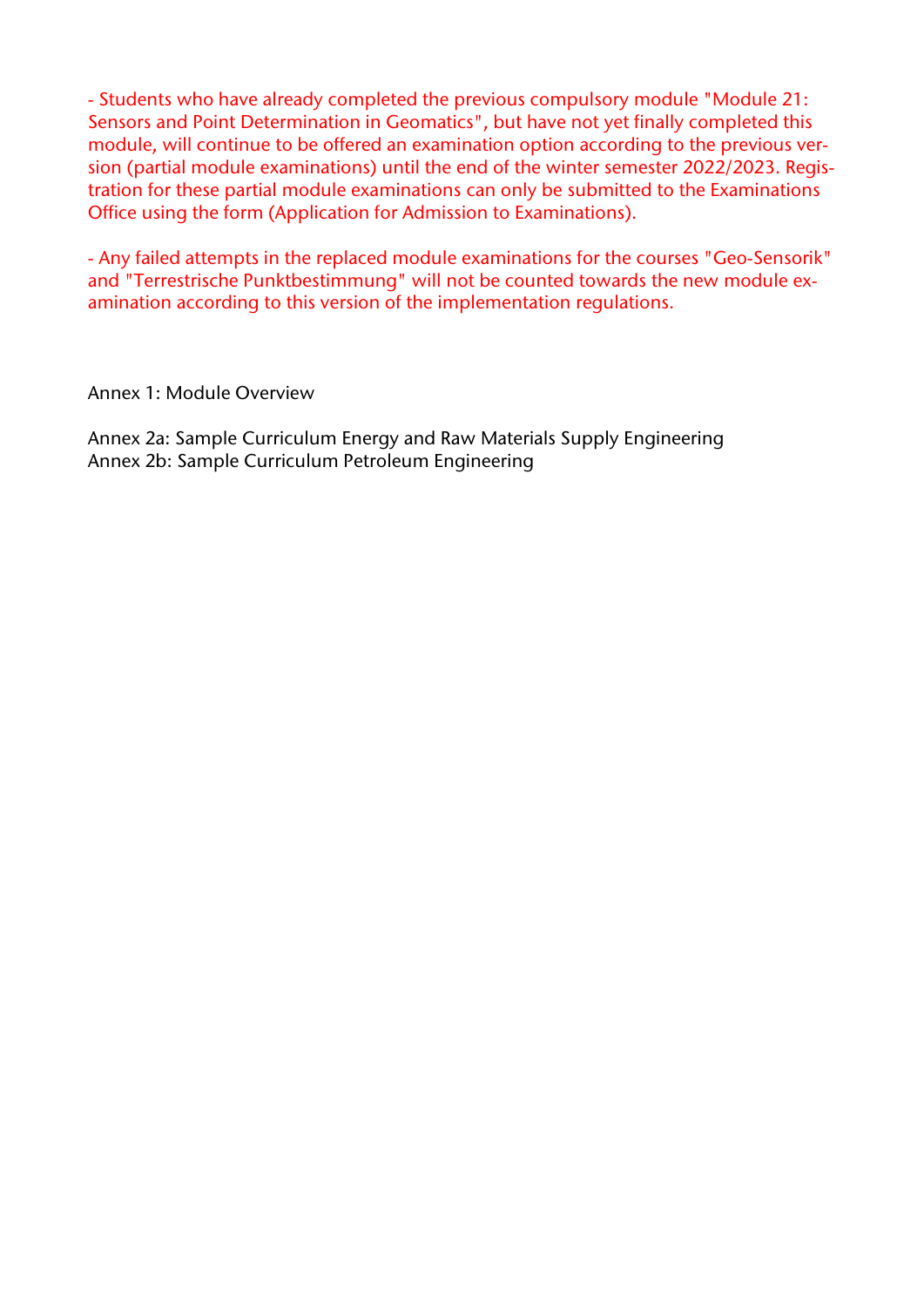## **Annex 1: Sample Curriculum for the Bachelor's Programme in Energy and Raw Materials**

The weighting factors of each module for the calculation of the final grade is given in the tables below. In each case, the module weighting factor X is divided by the sum of all module weighting factors Σ. Modules for which a proof of successful participation is sufficient are not considered.

# **Common compulsory modules of both concentrations** All modules listed below must be passed with a total of **124** credit points.  $\mathbf{I}$ *Course CP Exam type, SWS*

### **Compulsory modules of both concentrations**

| Course                                                                 | Course No | type,<br>SWS  | CP             | Exam<br>form | Weight     | Graded<br>? | Exam<br>type |
|------------------------------------------------------------------------|-----------|---------------|----------------|--------------|------------|-------------|--------------|
| <b>Module 1:</b><br><b>Engineering Mathematics I</b>                   |           |               | 8              |              | $8/\Sigma$ |             |              |
| <b>Engineering Mathematics I</b>                                       | W 0110    | $4V+2U$       | 8              | K od. M      | 1,0000     | ben.        | <b>MP</b>    |
| Homework assignment for<br><b>Engineering Mathematics I</b>            |           | Ü             | $\Omega$       | <b>HA</b>    | 0,0000     | un-<br>ben. | PV           |
| <b>Module 2:</b><br><b>Engineering Mathematics II</b>                  |           |               | 8              |              | $8/\Sigma$ |             |              |
| <b>Engineering Mathematics II</b>                                      | S 0110    | $4V+2U$       | 8              | K od. M      | 1,0000     | ben.        | <b>MP</b>    |
| Homework assignment for<br><b>Engineering Mathematics II</b>           |           | Ü             | $\Omega$       | HA           | 0,0000     | un-<br>ben. | PV           |
| <b>Module 3:</b><br><b>Experimental Physics I</b>                      |           |               | 6              |              | $6/\Sigma$ |             |              |
| <b>Experimental Physics I</b>                                          | W 2101    | 3V            | 6              | K od. M      |            |             | <b>MP</b>    |
| <b>Exercises for Experimental Physics I</b>                            | W 2103    | 1 Ü           |                |              | 1,0000     | ben.        |              |
| Module 4:<br><b>Experimental Physics II</b>                            |           |               | 6              |              | $6/\Sigma$ |             |              |
| <b>Experimental Physics k II</b>                                       | S 2101    | 3V            |                |              |            |             |              |
| <b>Exercises for Experimental Physics II</b>                           | S 2103    | 1 Ü           | 6              | K od. M      | 1,0000     | ben.        | <b>MP</b>    |
| Module 5:<br><b>Technical Mechanics I</b>                              |           |               | 6              |              | $6/\Sigma$ |             |              |
| <b>Technical Mechanics I</b>                                           | W 8001    | $3V+2U$       | 6              | K od. M      | 1,0000     | ben.        | <b>MP</b>    |
| Module 6:<br><b>Technical Mechanics II</b>                             |           |               | 6              |              | $6/\Sigma$ |             |              |
| <b>Technical Mechanics II</b>                                          | S 8002    | $3V+2U$       | 6              | K od. M      | 1,0000     | ben.        | <b>MP</b>    |
| <b>Module 7:</b><br><b>Introduction to Chemistry</b>                   |           |               | $\overline{7}$ |              | $7/\Sigma$ |             |              |
| Introduction to Organic Chemistry                                      | S 3101    | $2V/\ddot{U}$ | $\overline{3}$ | K od. M      | 0,5000     | ben.        | <b>MTP</b>   |
| Introduction to General and Inorganic<br>Chemistry I                   | W 3080    | $3V/\ddot{U}$ | 4              | K od. M      | 0,5000     | ben.        | <b>MTP</b>   |
| Module 8:<br><b>Introduction to Geosciences I</b>                      |           |               | $\overline{7}$ |              | $7/\Sigma$ |             |              |
| <b>Introduction to Geosciences I</b><br>(incl. Geological Exercises I) | W 4001    | $4V+2U$       | $\overline{7}$ | K od. M      | 1,0000     | ben.        | MP           |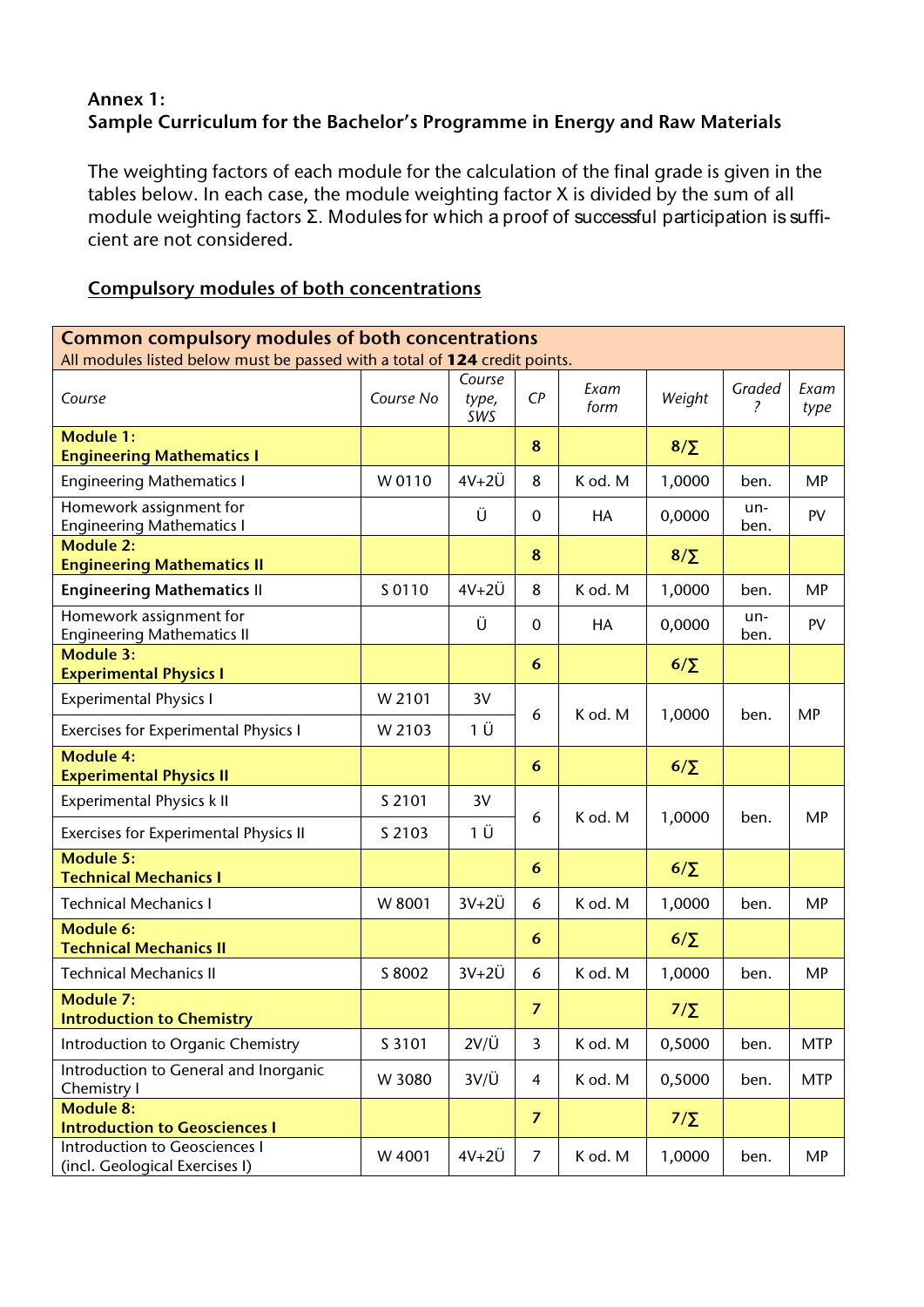| <b>Module 9:</b><br><b>Introduction to Geosciences II</b>               |        |               | $\overline{7}$ |         | $7/\Sigma$  |             |            |
|-------------------------------------------------------------------------|--------|---------------|----------------|---------|-------------|-------------|------------|
| Introduction to Geosciences II<br>(incl. Geological Exercises II)       | S 4001 | $4V+2U$       | $\overline{7}$ | K od. M | 1,0000      | ben.        | MP         |
| <b>Module 10:</b><br><b>Electrical engineering for engineers</b>        |        |               | 10             |         | $10/\Sigma$ |             |            |
| Electrical engineering for engineers I                                  | W 8810 | 2V            | 3              | K od. M | 1,0000      | ben.        | MP         |
| Electrical engineering for engineers II                                 | S 8813 | 2V            | 3              |         |             | ben.        |            |
| Practicum for the basics of electrical engi-<br>neering I               | W 8850 | 1P            | $\overline{2}$ | PrA     | 0,0000      | un-<br>ben. | LN         |
| Practicum for the basics of electrical engi-<br>neering II              | S 8851 | 1P            | $\overline{2}$ | PrA     | 0,0000      | un-<br>ben. | LN         |
| <b>Module 11:</b><br><b>Mechanical Engineering</b>                      |        |               | 11             |         | $11/\Sigma$ |             |            |
| <b>Mechanical Engineering I</b>                                         | W 8107 | 3V            | $\overline{4}$ | K od. M | 0,5000      | ben.        | <b>MTP</b> |
| Mechanical Engineering II                                               | S 8307 | 3V            | 4              | K od. M | 0,5000      | ben.        | <b>MTP</b> |
| Machine Drawing / CAD                                                   | S 8103 | 2Ü            | 3              | PrA     | 0,0000      | ben.        | LN         |
| <b>Module 12:</b><br><b>Data Processing</b>                             |        |               | 6              |         | $6/\Sigma$  |             |            |
| Data processing for engineers                                           | S 8730 | $2V/\ddot{U}$ | $\overline{2}$ |         |             |             |            |
| Introduction to programming (for engi-<br>neers)                        | W 8733 | $2V/\ddot{U}$ | $\overline{2}$ | K od. M | 1,0000      | ben.        | <b>MP</b>  |
| Engineering software tools                                              | S 8734 | 1Ü            | $\overline{2}$ |         |             |             |            |
| <b>Module 13:</b><br><b>Basics of Business Administration</b>           |        |               | 6              |         | $6/\Sigma$  |             |            |
| Introduction to business administration<br>for engineers and scientists | W 6601 | 2V            | 3              | K od. M |             | ben.        | MP         |
| Introduction to cost and profitability anal-<br>ysis                    | S 6601 | 2V            | $\overline{3}$ |         | 1,0000      |             |            |
| <b>Module 14:</b><br><b>Basics of law</b>                               |        |               | 6              |         | $6/\Sigma$  |             |            |
| Introduction to law I<br>(Civil Law)                                    | W 6503 | 2V            | 3              |         |             |             |            |
| Introduction to law II<br>(Public law)                                  | S 6502 | 2V            | 3              | K od. M | 1,0000      | ben.        | <b>MP</b>  |
| <b>Module 15: Mining and Environmental</b>                              |        |               | 6              |         | $6/\Sigma$  |             |            |
| Law<br>Mining and Environmental Law I                                   | W 6501 | 2V            | 3              |         |             |             |            |
| (Mining law)<br>Mining and Environmental Law II<br>(Environmental Law)  | S 6500 | 2V            | 3              | K od. M | 1,0000      | ben.        | <b>MP</b>  |
| <b>Module 30:</b><br><b>Industrial Placement</b>                        |        |               | 6              |         | $\mathbf 0$ |             |            |
| Industrial Placement (4 weeks) + report                                 |        | 4 Wo.         | 6              | IP      | 0,0000      | un-<br>ben. | LN         |
| <b>Module 31:</b><br><b>Thesis</b>                                      |        |               | 12             |         | $12/\Sigma$ |             |            |
| Bachelor Thesis + Colloquium                                            |        | 3 Mo          | 12             | AB      | 1,0000      | ben.        | MP         |
|                                                                         |        |               |                |         |             |             |            |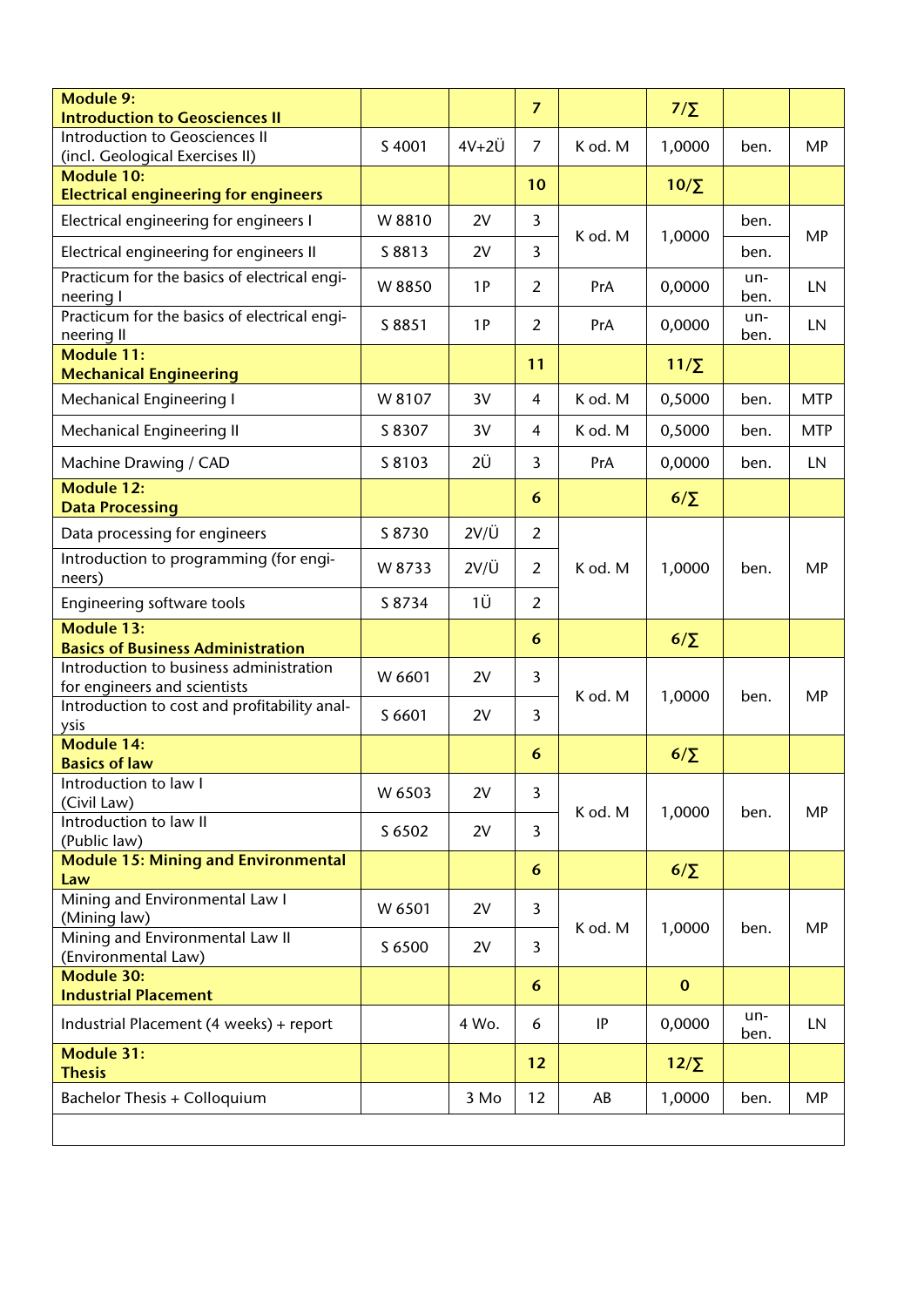#### **Elective module selection "Key Qualification" of both concentrations**

- Students must select modules/courses worth **2** credit points from the compulsory elective module catalogue "Key Qualifications" and pass them all. Further examinations can only be carried out as additional examinations.
- The module selection is binding with the first test attempt in a compulsory elective module. Changing the compulsory elective module is only possible if no test attempts have been made in a compulsory elective module.
- The Faculty Council will update the list of offered modules for the next academy year once a year. The Study Centre will publicly announce the updated lists:

[https://www.studium.tu-clausthal.de/studienangebot/energie-und-rohstoffe/energie-und-rohstoffe-bache](https://www.studium.tu-clausthal.de/studienangebot/energie-und-rohstoffe/energie-und-rohstoffe-bachelor/)[lor/](https://www.studium.tu-clausthal.de/studienangebot/energie-und-rohstoffe/energie-und-rohstoffe-bachelor/)

| Course                                                                                       | Course No | Course<br>type,<br>SWS | $\mathsf{C}P$  | Exam<br>form | Weight       | Graded<br>?   | Exam<br>type |
|----------------------------------------------------------------------------------------------|-----------|------------------------|----------------|--------------|--------------|---------------|--------------|
| Module:<br><b>Intercultural Communication</b>                                                |           |                        | $\overline{2}$ |              | $\mathbf{0}$ |               |              |
| Intercultural Communication                                                                  | S 9220    | 2S                     | 2              | <b>ThA</b>   | 0,0000       | $un-$<br>ben. | LN           |
| <b>Module:</b><br><b>Primecup Germany</b>                                                    |           |                        | $\overline{2}$ |              | $\mathbf 0$  |               |              |
| <b>Primecup Germany</b>                                                                      | S 6699    | 2S                     | $\mathcal{P}$  | PrA          | 0,0000       | $un-$<br>ben. | <b>LN</b>    |
| <b>Module:</b><br>Lecture startup and company manage-<br>ment                                |           |                        | $\overline{2}$ |              | $\bf{0}$     |               |              |
| Lecture startup and company manage-<br>ment                                                  | W 9600    | 2V                     | 2              | <b>ThA</b>   | 0,0000       | $un-$<br>ben. | LN           |
| <b>Module:</b><br><b>Social Competence I</b><br>(Basics of communication)                    |           |                        | $\overline{2}$ |              | $\mathbf 0$  |               |              |
| Social Competence I<br>(Basics of communication)                                             | W 9003    | $1V+1U$                | 2              | ThA          | 0,0000       | un-<br>ben.   | LN           |
| <b>Module:</b><br><b>Social Competence II</b><br>(Basics of operational Communica-<br>tions) |           |                        | $\overline{2}$ |              | $\bf{0}$     |               |              |
| Social Competence II<br>(Basics of operational Communications)                               | S 9006    | $1V+1U$                | 2              | <b>ThA</b>   | 0,0000       | un-<br>ben.   | LN           |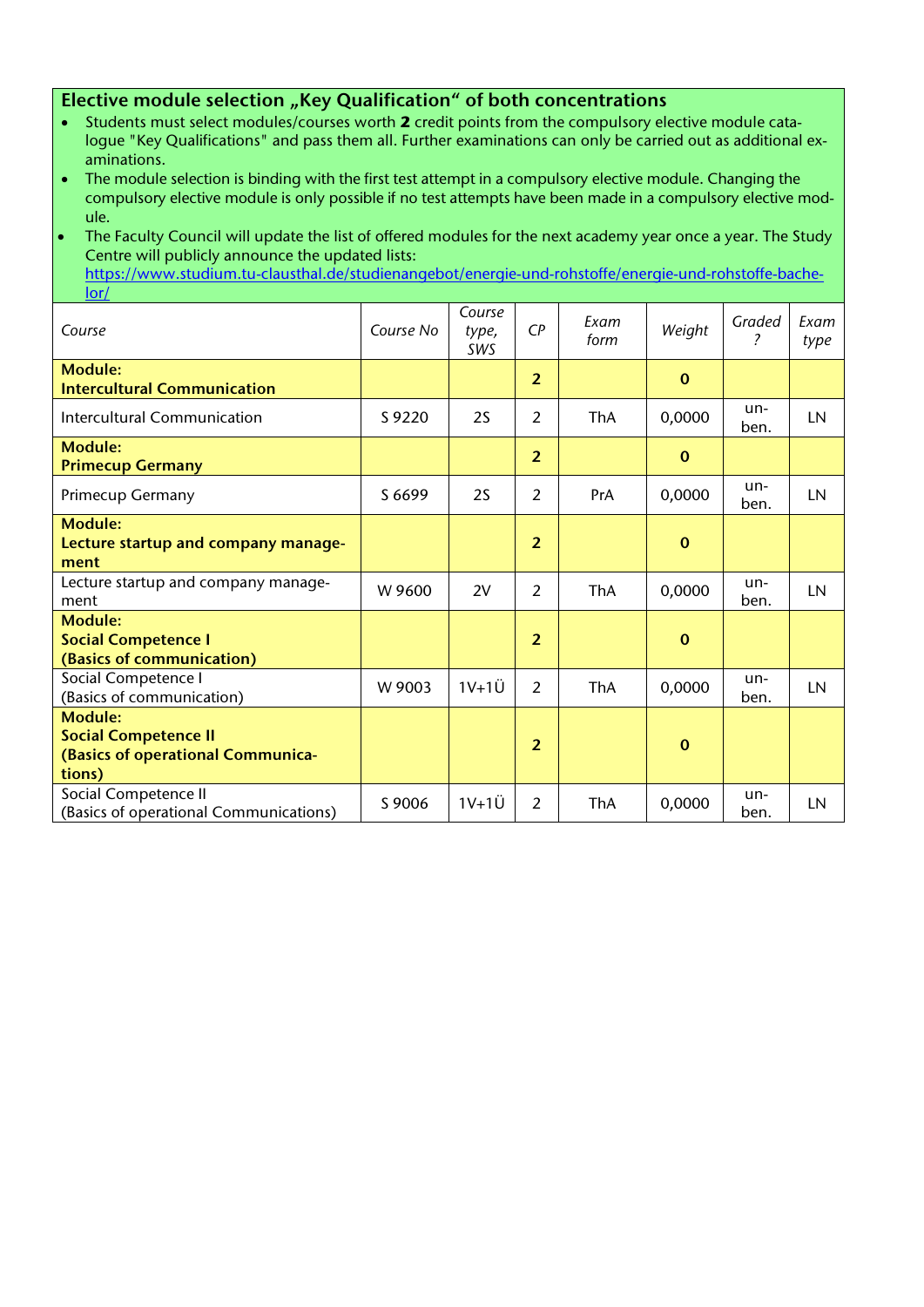## **Concentration Energy and Raw Material Supply Technology**

• Students need to choose one concentration.

• The concentration selection is binding with the first test attempt in one of the modules of the curriculum. Changing the concentration is only possible if no test attempts have been made in said module. Changing the concentration is possible only once and must be submitted in writing to the Examination Office in good time before placing the newly selected module of the other concentration.

**Compulsory modules Energy and raw material supply technology** All modules listed below must be passed with a total of **45** credit points.

| Course                                                                                             | Course No | Course<br>type,<br>SWS | CP             | Exam<br>form | Weight      | Graded<br>2 | Exam<br>type |
|----------------------------------------------------------------------------------------------------|-----------|------------------------|----------------|--------------|-------------|-------------|--------------|
| <b>Module 16:</b><br><b>Introduction to Raw Material Extrac-</b><br>tion                           |           |                        | $\overline{2}$ |              | $\mathbf 0$ |             |              |
| Introduction to Raw Material Extraction                                                            | S 6015    | 1 <sub>V</sub>         | 1              |              |             | un-         |              |
| Introduction to Raw Material Extraction /<br>Excursion                                             | W 6015    | 1Ü                     | 1              | Ex           | 0,0000      | ben.        | LN           |
| <b>Module 17:</b><br><b>Raw Material Supply I</b><br>(Surface mining)                              |           |                        | 6              |              | $6/\Sigma$  |             |              |
| <b>Opencast Mining</b>                                                                             | W 6606    | 2V                     | 3              |              |             |             |              |
| Dimensioning and scheduling of Con-<br>struction and Opencast Mining Machines                      | S 6065    | 2V                     | $\overline{3}$ | K od. M      | 1,0000      | ben.        | MP           |
| <b>Module 18:</b><br><b>Raw Material Supply II</b><br>(Underground mining)                         |           |                        | 6              |              | $6/\Sigma$  |             |              |
| Underground Mining I                                                                               | W 6042    | 2V                     | 3              |              | 1,0000      |             |              |
| <b>Underground Mining II</b>                                                                       | S 6032    | 2V                     | $\overline{3}$ | K od. M      |             | ben.        | MP           |
| <b>Module 19:</b><br><b>Raw Material Supply III</b><br>(Underground mining)                        |           |                        | 8              |              | $8/\Sigma$  |             |              |
| Conveyor Technology I incl. exercise                                                               | W 6030    | $2V+1U$                | $\overline{4}$ | K od. M      | 0,5000      | ben.        | <b>MTP</b>   |
| Weather engineering and air conditioning<br>I incl. exercise                                       | W 6033    | $2V+1U$                | $\overline{4}$ | K od. M      | 0,5000      | ben.        | <b>MTP</b>   |
| <b>Module 20:</b><br><b>Raw Material Processing</b>                                                |           |                        | 6              |              | $6/\Sigma$  |             |              |
| Processing I                                                                                       | W 6200    | 2V                     | 3              |              |             |             |              |
| Processing II                                                                                      | S 6210    | 2V                     | 3              | K od. M      | 1,0000      | ben.        | MP           |
| <b>Modul 21:</b><br><b>Geo Sensor Systems and Terrestrial</b><br>Point Determination <sup>4)</sup> |           | 4                      | 6              |              | $6/\Sigma$  |             |              |
| Geo Sensor Systems and Terrestrial Point<br><b>Determination</b>                                   | S 6304    | $3V +$<br>1Ü           | 6              | K od. M      | 1           | ben.        | <b>MP</b>    |
| <b>Module 22:</b><br><b>Rock and Soil Mechanics</b>                                                |           |                        | 6              |              | $6/\Sigma$  |             |              |
| Soil mechanics - anaylsis /<br>Geomechanics I                                                      | W 6230    | 2V                     | $\overline{3}$ | K od. M      | 1,0000      | ben.        | <b>MP</b>    |
| Rock Mechanics / Geomechanics II                                                                   | S 6231    | 2V                     | 3              |              |             |             |              |

<span id="page-11-0"></span><u>.</u> 4) 4. Änderung der AFB vom 22.06.2021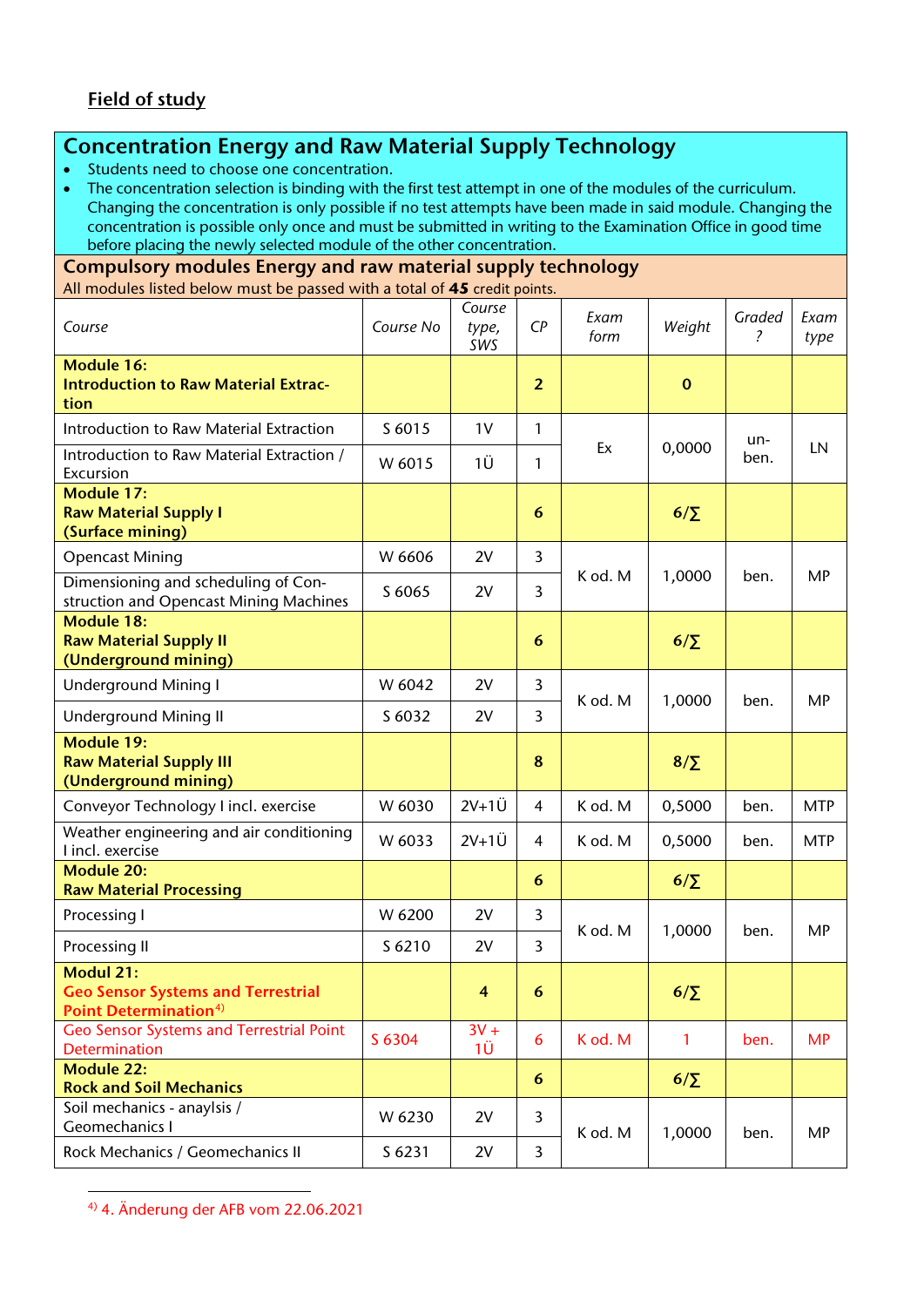| Module 29:<br><b>Seminar</b>                                 |        |    |  | 5 / T |      |    |
|--------------------------------------------------------------|--------|----|--|-------|------|----|
| Seminar for Energy and Raw Materials<br>Supply Engineering I | W 6076 | 2S |  | .0000 | ben. | МP |

#### **Elective module selection " Energy and raw material supply technology "**

- Students must select modules worth **9 CP** plus max. 3 CP from the compulsory elective module catalogue "Energy and raw material supply technology" and pass them all. Further examinations can only be carried out as additional examinations.
- The module selection is binding with the first test attempt in a compulsory elective module. Changing the compulsory elective module is only possible if no test attempts have been made in a compulsory elective module.

• The Faculty Council will update the list of offered modules for the next academy year once a year. The Study Centre will publicly announce the updated lists:

[https://www.studium.tu-clausthal.de/studienangebot/energie-und-rohstoffe/energie-und-rohstoffe-bache](https://www.studium.tu-clausthal.de/studienangebot/energie-und-rohstoffe/energie-und-rohstoffe-bachelor/)[lor/](https://www.studium.tu-clausthal.de/studienangebot/energie-und-rohstoffe/energie-und-rohstoffe-bachelor/)

| Course                                                                                                 | Course No | Course<br>type,<br>SWS | CP                      | Exam<br>form | Weight     | Graded<br>$\mathcal{P}$ | Exam<br>type |
|--------------------------------------------------------------------------------------------------------|-----------|------------------------|-------------------------|--------------|------------|-------------------------|--------------|
| <b>Module ERST 1:</b><br><b>Basics of Binders and Building Materi-</b><br>als                          |           |                        | $\overline{\mathbf{3}}$ |              | $3/\Sigma$ |                         |              |
| <b>Basics of Binders and Building Materials</b>                                                        | W 7815    | $2V/\ddot{U}$          | 3                       | K od. M      | 1,0000     | ben.                    | MP           |
| <b>Module ERST 2:</b><br><b>Planning and Construction of Caverns</b>                                   |           |                        | $\overline{\mathbf{3}}$ |              | $3/\Sigma$ |                         |              |
| Planning and Construction of Caverns                                                                   | W 6259    | 2V                     | 3                       | K od. M      | 1,0000     | ben.                    | <b>MP</b>    |
| <b>Module ERST 3:</b><br><b>Engineering Geology</b>                                                    |           |                        | $\overline{3}$          |              | $3/\Sigma$ |                         |              |
| <b>Engineering Geology</b>                                                                             | W 6361    | 2V                     | $\overline{3}$          | K od. M      | 1,0000     | ben.                    | MP           |
| <b>Module ERST 4:</b><br><b>Introduction to Applied Geophysics /</b><br><b>Geophysical Exploration</b> |           |                        | $\overline{\mathbf{3}}$ |              | $3/\Sigma$ |                         |              |
| Introduction to Applied Geophysics / Ge-<br>ophysical Exploration                                      | W 4040    | $2V/\ddot{U}$          | 3                       | K od. M      | 1,0000     | ben.                    | <b>MP</b>    |
| <b>Module ERST 5:</b><br>Work safety, environmental and health<br>protection                           |           |                        | $\overline{\mathbf{3}}$ |              | $3/\Sigma$ |                         |              |
| Work safety, environmental and health<br>protection                                                    | S 6069    | 2V                     | $\overline{3}$          | K od. M      | 1,0000     | ben.                    | <b>MP</b>    |
| <b>Module ERST 6:</b><br><b>Special Drilling Technology</b>                                            |           |                        | $\overline{\mathbf{3}}$ |              | $3/\Sigma$ |                         |              |
| <b>Special Drilling Technology</b>                                                                     | S 6040    | $2V/\ddot{U}$          | 3                       | K od. M      | 1,0000     | ben.                    | MP           |
| <b>Module ERST 7:</b><br><b>Recycling I</b>                                                            |           |                        | $\overline{\mathbf{3}}$ |              | $3/\Sigma$ |                         |              |
| Recycling I                                                                                            | W 6205    | 2V                     | $\overline{3}$          | K od. M      | 1,0000     | ben.                    | <b>MP</b>    |
| <b>Module ERST 8:</b><br>Sewage technology I                                                           |           |                        | $\overline{\mathbf{3}}$ |              | $3/\Sigma$ |                         |              |
| Sewage technology I                                                                                    | W 6204    | 2V                     | $\overline{3}$          | K od. M      | 1,0000     | ben.                    | <b>MP</b>    |
| <b>Module ERST 9:</b><br><b>Basics of soil treatment</b>                                               |           |                        | $\overline{\mathbf{4}}$ |              | $4/\Sigma$ |                         |              |
| Basics of soil treatment                                                                               | W 6224    | 3V                     | 4                       | K od. M      | 1,0000     | ben.                    | <b>MP</b>    |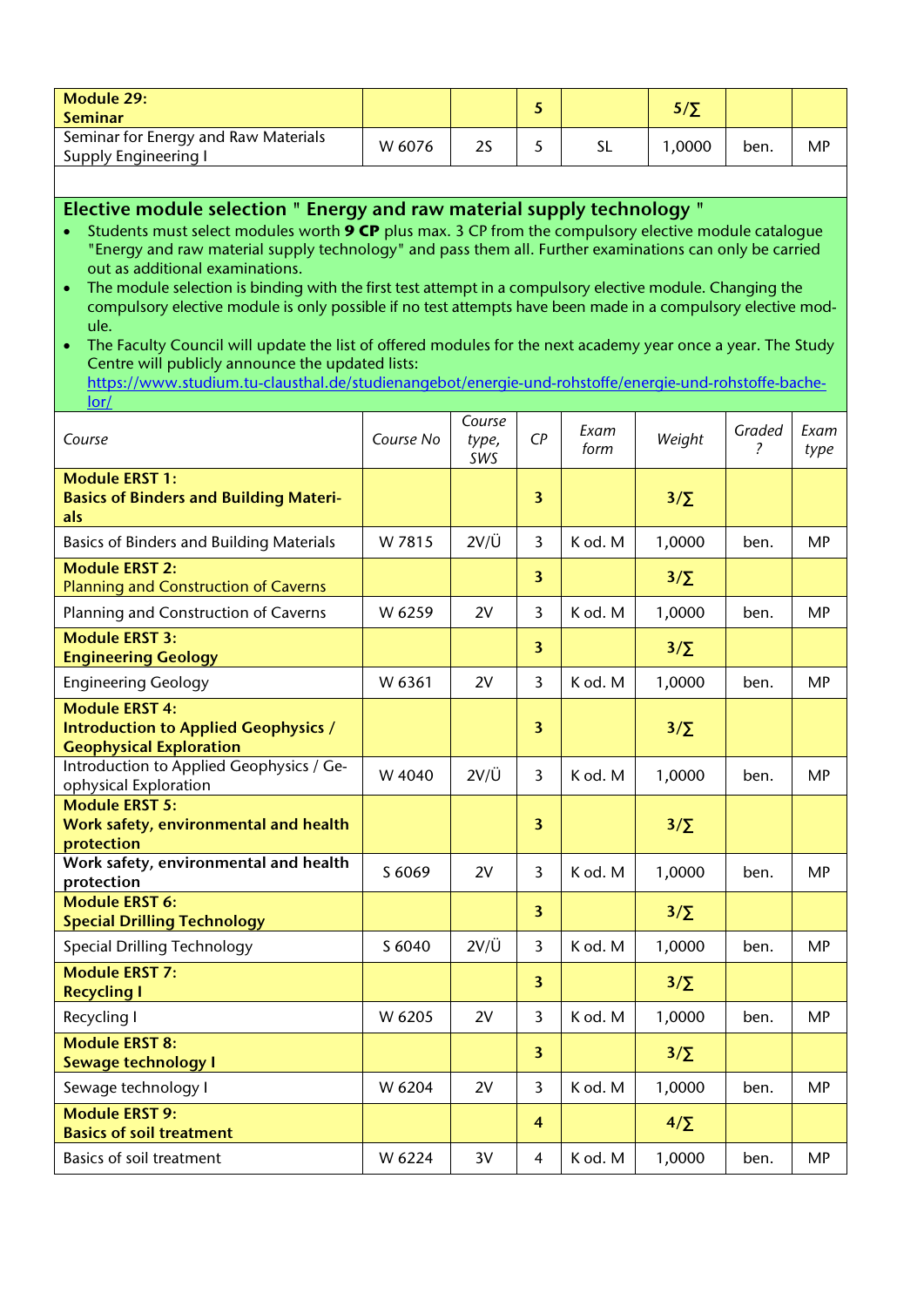| <b>Module ERST 10:</b><br><b>Chemical thermodynamics</b>     |        |               | $\overline{4}$ |         | $4/\Sigma$ |      |            |
|--------------------------------------------------------------|--------|---------------|----------------|---------|------------|------|------------|
| Chemical thermodynamics                                      | S 8411 | $2V+1U$       | $\overline{4}$ | K od. M | 1,0000     | ben. | <b>MP</b>  |
| <b>Module ERST 11:</b><br><b>Technical Thermodynamics I</b>  |        |               | $\overline{4}$ |         | $4/\Sigma$ |      |            |
| <b>Technical Thermodynamics I</b>                            | W 8500 | $2V+1U$       | $\overline{4}$ | K od. M | 1,0000     | ben. | <b>MP</b>  |
| <b>Module ERST 12:</b><br><b>Control Engineering I</b>       |        |               | $\overline{4}$ |         | $4/\Sigma$ |      |            |
| <b>Control Engineering I</b>                                 | S 8904 | $2V+1U$       | 4              | K od. M | 1,0000     | ben. | <b>MP</b>  |
| <b>Module ERST 13:</b><br><b>Energy systems</b>              |        |               | $\overline{4}$ |         | $4/\Sigma$ |      |            |
| Energy systems                                               | W 8804 | 3V            | 4              | K od. M | 1,0000     | ben. | <b>MP</b>  |
| <b>Module ERST 14:</b><br><b>Production and Sales</b>        |        |               | 6              |         | $6/\Sigma$ |      |            |
| Marketing                                                    | W 6620 | 2V            | 3              |         |            |      | <b>MP</b>  |
| Production                                                   | S 6651 | 2V            | 3              | K od. M | 1,0000     | ben. |            |
| <b>Module ERST 15:</b><br><b>English Language Competence</b> |        |               | 6              |         | $6/\Sigma$ |      |            |
| <b>Technical English</b>                                     | W 9000 | $2V+2U$       | $\overline{4}$ | K od. M | 0,666      | ben. | <b>MTP</b> |
| <b>English for International Commerce</b>                    | S 9093 | $2V/\ddot{U}$ | $\overline{2}$ | K od. M | 0,333      | ben. | <b>MTP</b> |
|                                                              |        |               |                |         |            |      |            |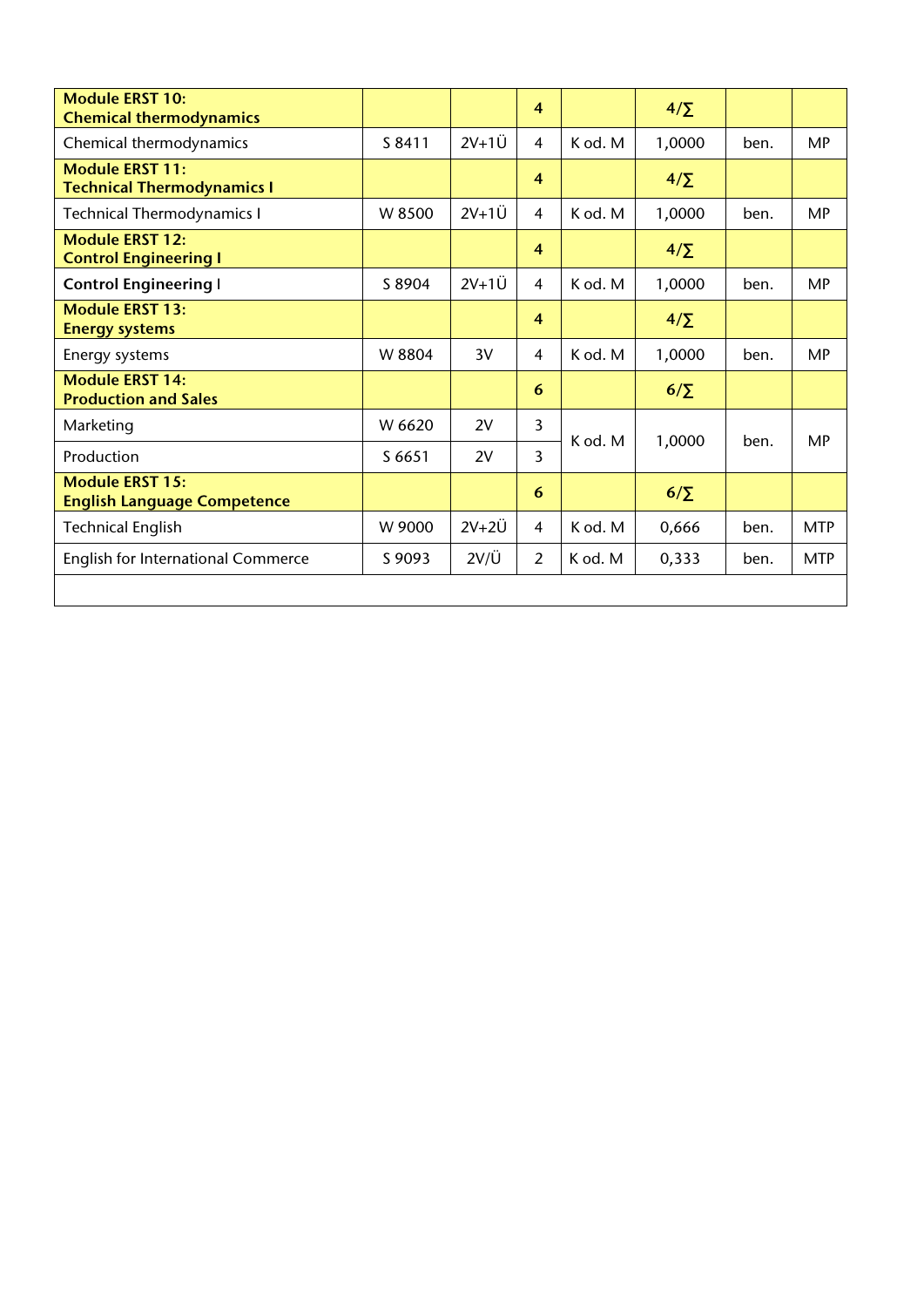## **Concentration Petroleum Engineering**

- Students need to choose one concentration.
- The concentration selection is binding with the first test attempt in one of the modules of the curriculum. Changing the concentration is only possible if no test attempts have been made in said module. Changing the concentration is possible only once and must be submitted in writing to the Examination Office in good time before placing the newly selected module of the other concentration.

| <b>Compulsory modules Petroleum Engineering</b>                            |                           |                        |                 |                         |                |                                    |              |  |  |
|----------------------------------------------------------------------------|---------------------------|------------------------|-----------------|-------------------------|----------------|------------------------------------|--------------|--|--|
| All modules listed below must be passed with a total of 43 credit points.  |                           |                        |                 |                         |                |                                    |              |  |  |
| Course                                                                     | Course<br>No              | Course<br>type,<br>SWS | $\mathsf{C}P$   | Exam<br>form            | Gewich<br>tung | Graded<br>$\overline{\phantom{a}}$ | Exam<br>type |  |  |
| <b>Module 23:</b><br><b>Geoscience Basis of Petroleum Engineer-</b><br>ing |                           |                        | $\overline{7}$  |                         | $7/\Sigma$     |                                    |              |  |  |
| Basics of oil, natural gas geology                                         | S 2014                    | $2V+1U$                | 4               | K od. M                 | 0,5714         | ben.                               | <b>MTP</b>   |  |  |
| Introduction to Applied Geophysics / Geo-<br>physical Exploration          | W 4040                    | 2V                     | $\overline{3}$  | K od. M                 | 0,4286         | ben.                               | <b>MTP</b>   |  |  |
| <b>Module 24:</b><br><b>Basics of Petroleum Engineering</b>                |                           |                        | 11              |                         | $11/\Sigma$    |                                    |              |  |  |
| <b>Basics of Drilling Technology</b>                                       | S 6141                    | $2V+1U$                | $\overline{4}$  | K od. M                 | 0,3636         | ben.                               | <b>MTP</b>   |  |  |
| Basics of Natural Gas Transport and Distri-<br>bution                      | S 6140                    | 2V                     | $\overline{3}$  | K od. M                 | 0,2727         | ben.                               | <b>MTP</b>   |  |  |
| Deposit Technology I                                                       | S 6155                    | $2V+1U$                | $\overline{4}$  | K od. M                 | 0,3636         | ben.                               | <b>MTP</b>   |  |  |
| Module 25:<br><b>Oil / Natural Gas Deposit Technology</b>                  |                           |                        | $\overline{7}$  |                         | $7/\Sigma$     |                                    |              |  |  |
| Deposit Technology II                                                      | W<br>$6157$ <sup>1)</sup> | $2V+3P$                | $\overline{7}$  | K od. M                 | 1,0000         | ben.                               | <b>MP</b>    |  |  |
| Module $26:$ <sup>1)</sup><br><b>Deep Drilling Technology</b>              |                           |                        | 6               |                         | $6/\Sigma$     |                                    |              |  |  |
| Rinsing / Cementing and Raking Practicum                                   | W 6144                    | 2P                     | $\overline{3}$  | PrA                     | 0,5000         | ben.                               | <b>MTP</b>   |  |  |
| Drilling & Workover Systems and<br>Equipment                               | W 6143                    | 2V                     | $\overline{3}$  | K od. M                 | 0,5000         | ben                                | <b>MTP</b>   |  |  |
| <b>Module 27:</b><br><b>Petroleum Engineering</b>                          |                           |                        | $\overline{7}$  |                         | $7/\Sigma$     |                                    |              |  |  |
| Petroleum Engineering Systems                                              | W 6146                    | 2V                     | 3               | K od.<br>M <sup>2</sup> | 0,4286         | ben.                               | <b>MTP</b>   |  |  |
| Petroleum Engineering                                                      | W 6163                    | $2V+1U$                | $\overline{4}$  | K od. M                 | 0,5714         | ben.                               | <b>MTP</b>   |  |  |
| <b>Module 28:</b><br><b>Seminar</b>                                        |                           |                        | $5\phantom{.0}$ |                         | $5/\Sigma$     |                                    |              |  |  |
| Seminar                                                                    |                           | 2S                     | 5               | <b>SL</b>               | 1,0000         | ben.                               | <b>MP</b>    |  |  |

**.** 

<span id="page-14-0"></span><sup>&</sup>lt;sup>1)</sup>  $1<sup>st</sup>$  Amendment of the implementation regulations of 17 January 2017

<span id="page-14-1"></span><sup>&</sup>lt;sup>2</sup> 2nd Amendment of the implementation regulations of June 25, 2019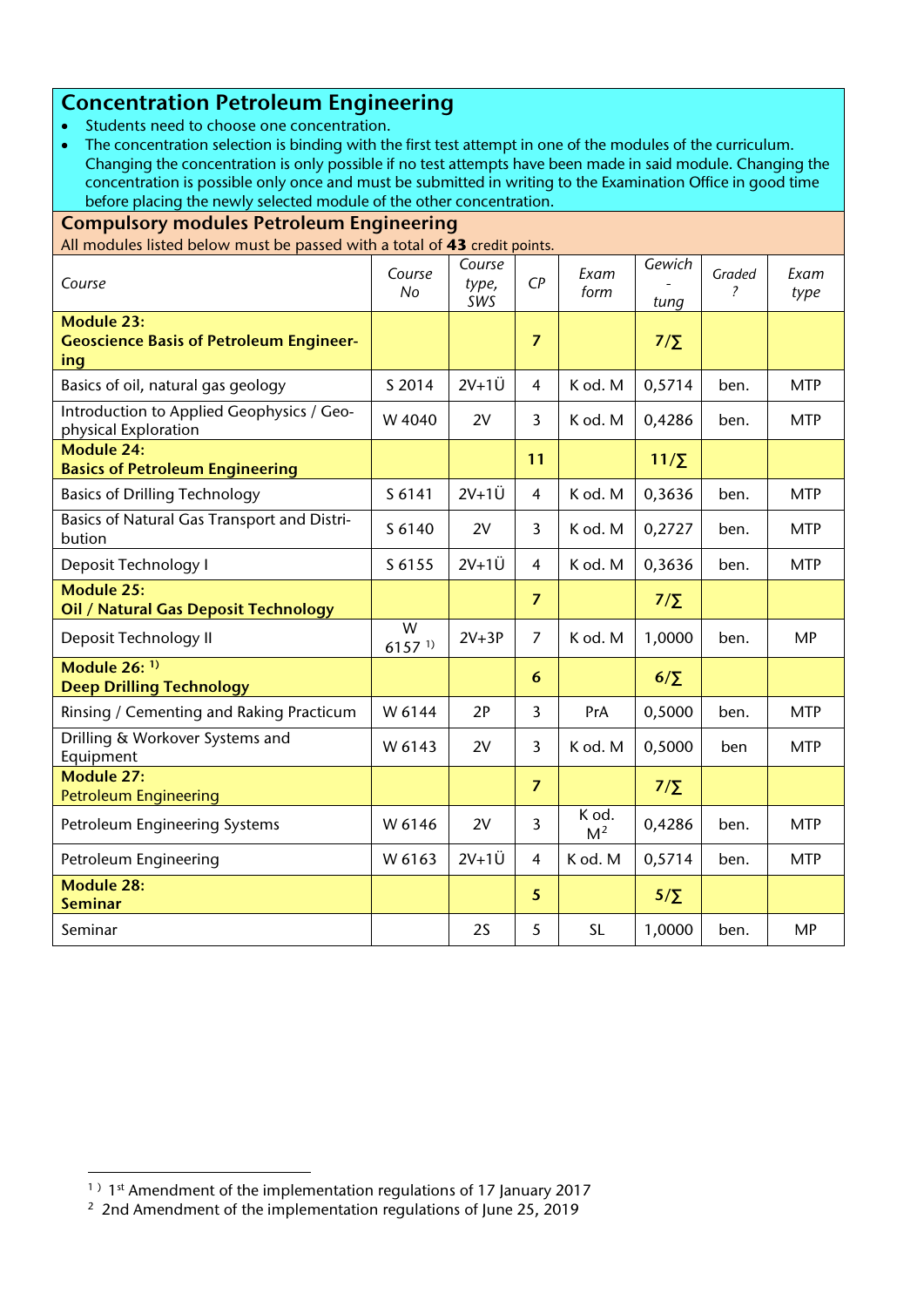#### **Elective module selection "Petroleum Engineering I" PE 1**

- Students must select modules worth **8 CP** and pass them all. Further examinations can only be carried out as additional examinations.
- The module selection is binding with the first test attempt in a compulsory elective module. Changing the compulsory elective module is only possible if no test attempts have been made in a compulsory elective module.

The Faculty Council will update the list of offered modules for the next academy year once a year. The Study Centre will publicly announce the updated lists: [https://www.studium.tu-clausthal.de/studienangebot/energie-und-rohstoffe/energie-und](https://www.studium.tu-clausthal.de/studienangebot/energie-und-rohstoffe/energie-und-rohstoffe-bachelor/)[rohstoffe-bachelor/](https://www.studium.tu-clausthal.de/studienangebot/energie-und-rohstoffe/energie-und-rohstoffe-bachelor/)

| Course                                                     | Course<br>No | Course<br>type,<br>SWS | $\mathsf{C}P$    | Exam<br>form | Weight     | Graded? | Exam<br>type |
|------------------------------------------------------------|--------------|------------------------|------------------|--------------|------------|---------|--------------|
| <b>Module PE 1.1:</b><br><b>Well Testing</b>               |              |                        | $\boldsymbol{4}$ |              | $4/\Sigma$ |         |              |
| Basics of well testing                                     | W 6145       | $2V+1U$                | $\overline{4}$   | K od. M      | 1,0000     | ben.    | MP           |
| <b>Module PE 1.2:</b><br><b>Fluid Mechanics I</b>          |              |                        | $\boldsymbol{4}$ |              | $4/\Sigma$ |         |              |
| <b>Fluid Mechanics I</b>                                   | S 8007       | $2V+1U$                | $\overline{4}$   | K od. M      | 1,0000     | ben.    | MP           |
| <b>Module PE 1.3:</b><br><b>Technical Thermodynamics I</b> |              |                        | $\overline{4}$   |              | $4/\Sigma$ |         |              |
| <b>Technical Thermodynamics I</b>                          | W 8500       | $2V+1U$                | 4                | K od. M      | 1,0000     | ben.    | <b>MP</b>    |

#### **Elective module selection l "Petroleum Engineering II" PE 2**

- Students must select modules worth **3CP** and pass them all. Further examinations can only be carried out as additional examinations.
- The module selection is binding with the first test attempt in a compulsory elective module. Changing the compulsory elective module is only possible if no test attempts have been made in a compulsory elective module.
- The Faculty Council will update the list of offered modules for the next academy year once a year. The Study Centre will publicly announce the updated lists: [https://www.studium.tu-clausthal.de/studienangebot/energie-und-rohstoffe/energie-und](https://www.studium.tu-clausthal.de/studienangebot/energie-und-rohstoffe/energie-und-rohstoffe-bachelor/)[rohstoffe-bachelor/](https://www.studium.tu-clausthal.de/studienangebot/energie-und-rohstoffe/energie-und-rohstoffe-bachelor/)

| Course                                                                | Course<br>No | Course<br>type,<br>SWS | CР | Exam<br>form | Weight     | Graded? | Exam<br>type |
|-----------------------------------------------------------------------|--------------|------------------------|----|--------------|------------|---------|--------------|
| <b>Module PE 2.1:</b><br><b>Rock Mechanics / Geomechanics II</b>      |              |                        | 3  |              | $3/\Sigma$ |         |              |
| Rock Mechanics / Geomechanics II                                      | S 6231       | 2V                     | 3  | K od. M      | 1,0000     | ben.    | MP           |
| Module PE 2.2:<br>Work safety, environmental and<br>health protection |              |                        | 3  |              | $3/\Sigma$ |         |              |
| Work safety, environmental and health<br>protection                   | S 6069       | 2V                     | 3  | K od. M      | 1,0000     | ben.    | MP           |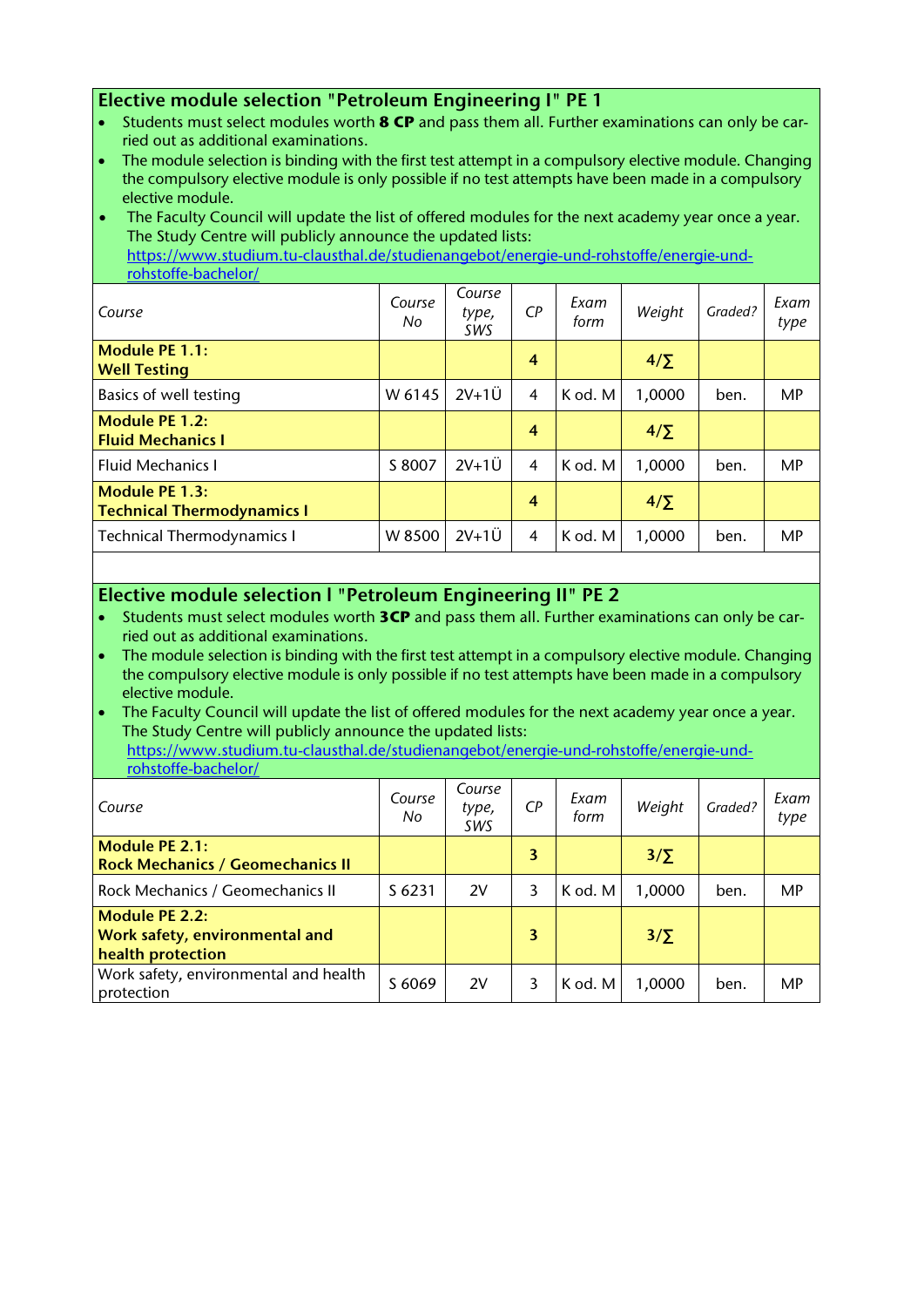## **Explanation:**

| (1) Type of course:      | E          | Excursion [Exkursion]                                 |
|--------------------------|------------|-------------------------------------------------------|
|                          | P          | Practical training [Praktikum]                        |
|                          | $\sf S$    | Seminar [Seminar]                                     |
|                          | T          | Tutorium [Tutorium]                                   |
|                          | V          | Lecture [Vorlesung]                                   |
|                          | Ü          | Excercise [Übung]                                     |
| (2) Form of examination: | Κ          | Written examination [Klausur]                         |
|                          | M          | Oral examination [Mündliche Prüfung]                  |
|                          | <b>SL</b>  | Seminar performance [Seminarleistung]                 |
|                          | <b>PrA</b> | Practical work [Praktische Arbeit]                    |
|                          | ThA        | Theoretical work [Theoretische Arbeit]                |
|                          | SA         | Student research project [Studienarbeit]              |
|                          | PA         | Project work [Projekt Arbeit]                         |
|                          | IP         | Internship [Industriepraktikum]                       |
|                          | HA         | Homework [Hausarbeit]                                 |
|                          | Ex         | Excursions [Exkursion]                                |
|                          | Ab         | Final Thesis [Abschlussarbeit]                        |
| (3) Type of examination: | LN         | Certificate of performance [Leistungsnachweis]        |
|                          | MP         | Module-related examination [Modulprüfung]             |
|                          | <b>MTP</b> | Partial module-related examination [Modulteilprüfung] |
|                          | PV         | Preparatory assessment [Prüfungsvorleistung]          |
| (4) Other abbreviations  | ben.       | Evaluated performance [benotete Leistung]             |
|                          | unben.     | Performance without evaluation [unbenotete Leistung]  |
|                          | od.        | or [oder]                                             |
|                          | LV         | Course [Lehrveranstaltung]                            |
|                          | Prüf.      | Examination [Prüfung]                                 |
|                          | LP         | Credits [Leistungspunkte]                             |
|                          | SWS        | Number of hours per week [Semesterwochenstunden]      |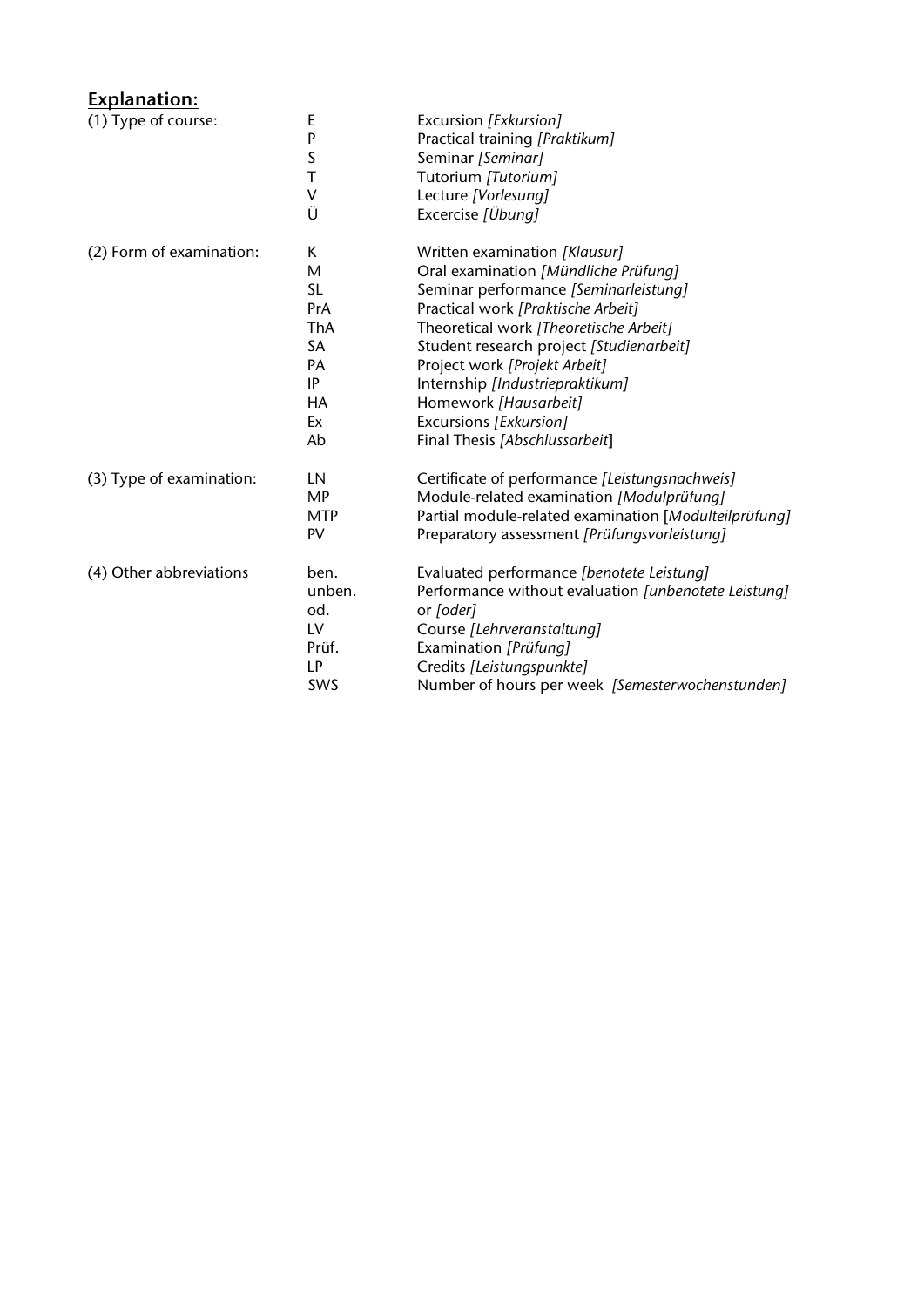| SWS                 | 1. Sem                                                 | 2. Sem                                                                         | 3. Sem                                             | supply engineering new starting in WS 13/16<br>4. Sem                | 5. Sem                                                          | 6. Sem                                                       |
|---------------------|--------------------------------------------------------|--------------------------------------------------------------------------------|----------------------------------------------------|----------------------------------------------------------------------|-----------------------------------------------------------------|--------------------------------------------------------------|
| $\mathbf{1}$        |                                                        |                                                                                |                                                    |                                                                      | Introduction to busi-                                           |                                                              |
| 2                   |                                                        |                                                                                | Electrical engineer-<br>ing for engineers I<br>3LP | <b>Electrical engineering</b><br>for engineers II<br>3 <sup>LP</sup> | ness administration<br>for engineers and<br>scientists<br>3LP   | Introduction to cost<br>and profitability<br>analysis<br>3LP |
| 3                   | <b>Engineering Ma-</b><br>themetics I<br>8 LP          | Engineering<br>Mathemetics II<br>8 LP                                          | Practicum for electri-<br>cal engineering I<br>2LP | Practicum for electri-<br>cal engineering II<br>2LP                  | Soil mechanics -<br>anaylsis /<br><b>Geomechanics I</b><br>3LP  | <b>Rock Mechanics /</b><br><b>Geomechanics II</b><br>3LP     |
| 4                   |                                                        |                                                                                | Mechanical                                         | Mechanical                                                           |                                                                 |                                                              |
| 5<br>6              |                                                        |                                                                                | <b>Engineering I</b><br>4 LP                       | <b>Engineering III</b><br>4 LP                                       | Weather engineering<br>and air conditioning<br>I incl. exercise | <b>Elective Module</b><br>3LP                                |
| $\overline{7}$<br>8 | Experimental                                           | Experimental                                                                   | <b>Machine Dra-</b><br>wing/CAD<br>3LP             | Underground<br><b>Mining II</b><br>3 LP                              | 4 LP<br>Mining and Environ-                                     |                                                              |
| 9                   | <b>Physics I</b><br>6 LP                               | <b>Physics II</b><br>6 LP                                                      | Underground<br><b>Mining I</b>                     | Mining and Environ-<br>mental Law II<br>(Environmental Law)          | mental Law I<br>(Mining law)<br>3 LP                            |                                                              |
| 10                  |                                                        |                                                                                | 3 LP                                               | 3 LP                                                                 | Introduction to pro-<br>gramming                                | <b>Bachelor Thesis +</b>                                     |
| 11                  |                                                        |                                                                                | Conveyor                                           | Data processing for                                                  | 3LP<br><b>Engineering software</b>                              | Colloquium<br><b>12 LP</b>                                   |
| 12                  | <b>Technical</b>                                       | Technical                                                                      | <b>Technology I</b><br>4 LP                        | engineers<br>3 LP                                                    | tools<br>2LP                                                    |                                                              |
| 13                  | <b>Mechanics I</b><br>6 LP                             | <b>Mechanics II</b><br>6LP                                                     |                                                    | Dimensioning and<br>scheduling of Con-                               |                                                                 |                                                              |
| 14                  |                                                        |                                                                                | <b>Opencast Mining</b><br>3 LP                     | struction and Open-<br>cast Mining Machines<br>3 <sup>LP</sup>       | <b>Elective Module</b><br>6 LP                                  |                                                              |
| 15                  |                                                        |                                                                                |                                                    | <b>Geo Sensor</b>                                                    |                                                                 |                                                              |
| 16                  | Introduction to<br>General and In-                     | Introduction to Or-<br>ganic Chemistry                                         | <b>Processing I</b>                                | Systems and<br><b>Terrestrial Point</b>                              |                                                                 |                                                              |
| 17                  | organic Chemis-                                        | 3 LP                                                                           | 3LP                                                | <b>Determination</b>                                                 | <b>Key</b><br>Qualification                                     |                                                              |
| 18                  | try I<br>4 LP                                          |                                                                                | Introduction to law I<br>(Civil Law)               | 6 LP                                                                 | 2LP                                                             |                                                              |
| 19                  |                                                        | Introduction to Ge-                                                            | 3LP                                                | <b>Processing II</b>                                                 | <b>Seminar</b>                                                  |                                                              |
| 20                  |                                                        | osciences II                                                                   |                                                    | 3 <sup>2</sup><br>Introduction to law II                             | 5LP                                                             |                                                              |
| 21                  | Introduction to<br><b>Geosciences I</b>                | (incl. Geological<br>Exercises II)<br>7LP                                      |                                                    | (Public law)<br>3LP                                                  |                                                                 |                                                              |
| 22                  | (incl. Geological<br>Exercises I)                      |                                                                                |                                                    |                                                                      |                                                                 |                                                              |
| 23                  | 7 LP                                                   |                                                                                |                                                    |                                                                      |                                                                 |                                                              |
| 24                  |                                                        | Introduction to<br>Raw Material Ex-<br>traction / Excursion<br>1 <sub>LP</sub> |                                                    |                                                                      |                                                                 |                                                              |
| 25                  | Introduction to<br>Raw Material Ex-<br>traction<br>1LP |                                                                                |                                                    |                                                                      |                                                                 |                                                              |
| 26                  |                                                        |                                                                                |                                                    |                                                                      |                                                                 |                                                              |
| Σ<br>SWS            | 25                                                     | 24                                                                             | 21                                                 | 20                                                                   | 19                                                              | 14                                                           |
| $\sum_{LP}$         | 32                                                     | 31                                                                             | 28                                                 | 32                                                                   | 31                                                              | 21                                                           |
|                     |                                                        |                                                                                |                                                    | Industrial Placement (4 weeks) + report / 6 LP                       |                                                                 |                                                              |

**Annex 2a: Model Study Programme - Study Field : Energy and Raw Materials Supply Engineering** *new starting in WS 15/16*